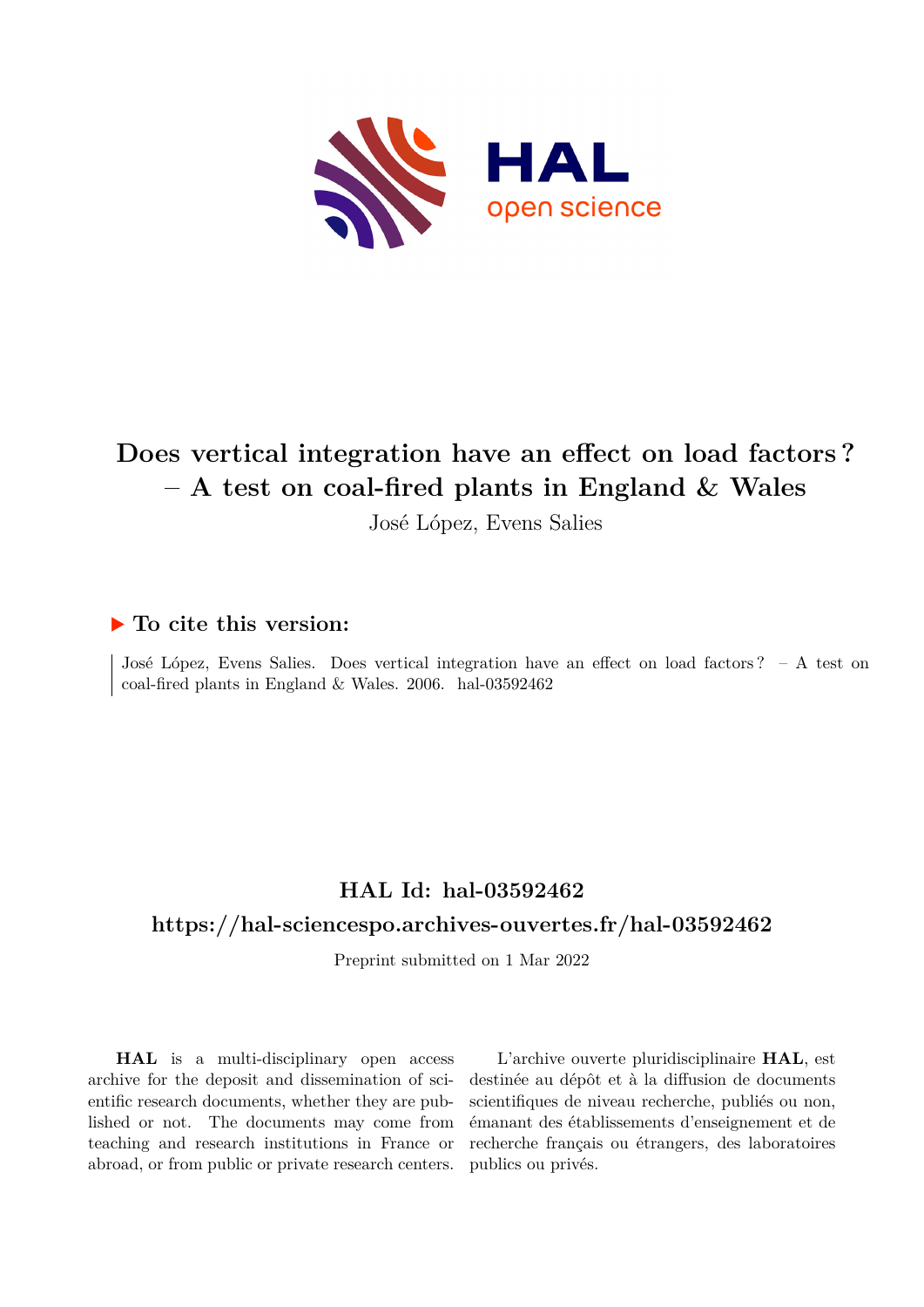

# Document de travail

## **Does vertical integration have an effect on load factor?**

– **A test on coal-fired plants in England and Wales** 

**N° 2006-03** 

**February 2006** 

**José A. LÓPEZ**  *Électricité de France* 

> **Evens SALIES**  *OFCE*

Observatoire Français des Conjonctures Économiques 69. Quai d'Orsay 75340 Paris Cedex 07 Tel: 01 44 18 54 00 Fax: 01 45 56 06 15<br>E-mail: ofce@ofce.sciences-po.fr Web: http://www.ofce.sciences-po.fr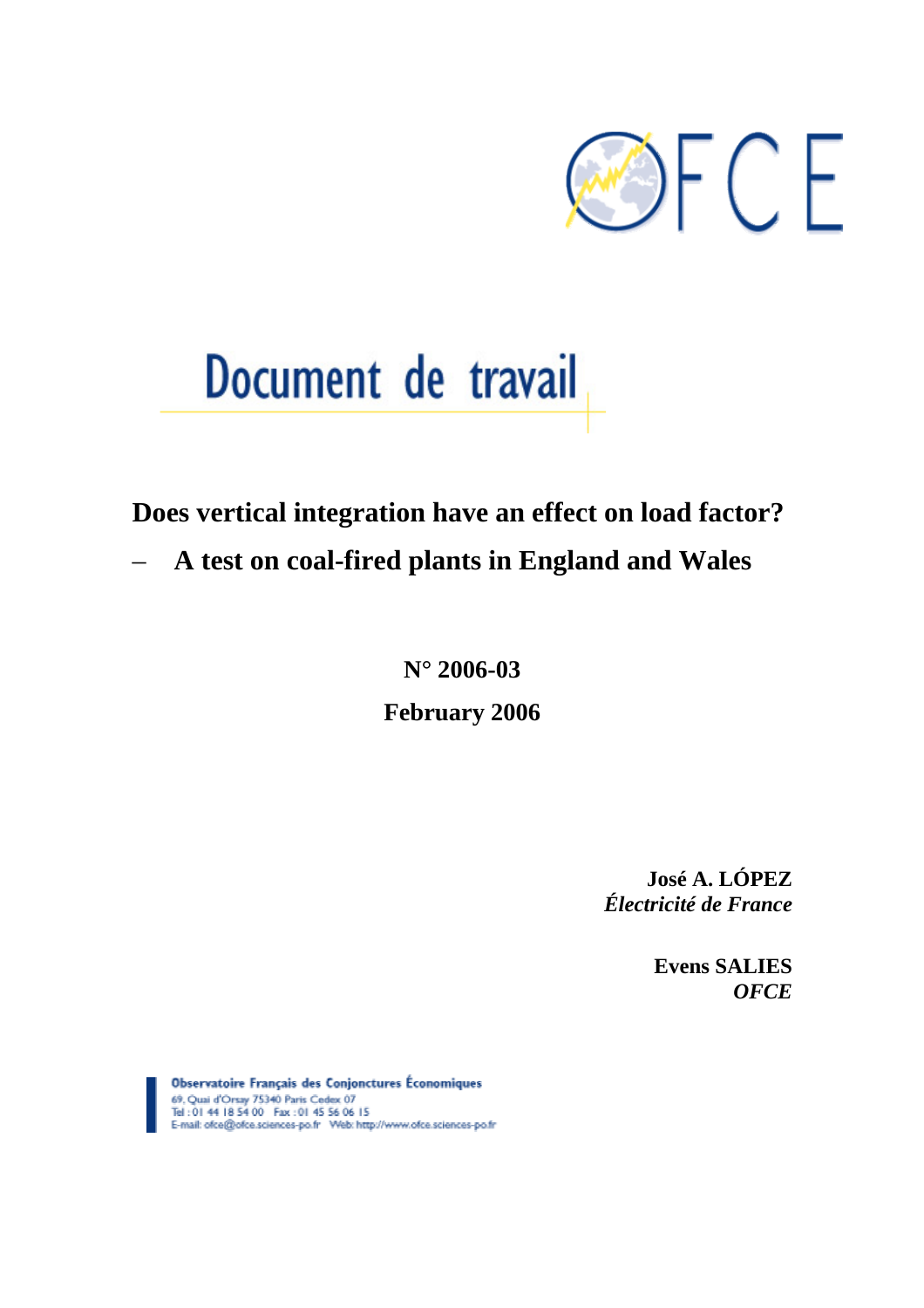## **Does vertical integration have an effect on load factor? – A test on coal-fired plants in England and Wales [\\*](#page-2-0)**

**José A. LÓPEZ[\\*\\*](#page-2-1)** *Électricité de France* 

> **Evens SALIES[\\*\\*\\*](#page-2-2)** *OFCE*

#### **Abstract**

Today in the British electricity industry, most electricity suppliers hedge a large proportion of their residential customer base requirements by owning their own plant. The non-storability of electricity and the corresponding need for an instantaneous matching of generation and consumption creates a business need for integration. From a sample of half-hour data on load factor for coal-fired power plants in England and Wales, this paper tests the hypothesis that vertical integration with retail businesses affects the extent to which producers utilize their capacity. We also pay attention to this potential effect during periods of peak demand.

**Keywords**: panel data, vertical integration, electricity supply.

**JEL Classification:C51, L22, Q41.** 

 $\overline{a}$ 

<span id="page-2-0"></span><sup>\*</sup> **Acknowledgements**: we thank Guillaume Chevillon, Lionel Nesta and Vincent Touzé for their comments and suggestions. The authors are solely responsible for the opinion defended in this paper and errors.

<span id="page-2-2"></span><span id="page-2-1"></span>

 ${\rm jose-antonio.}$ lopez@edf.fr; [evens.salies@ofce.sciences-po](mailto:evens.salies@ofce.sciences-po), corresponding author.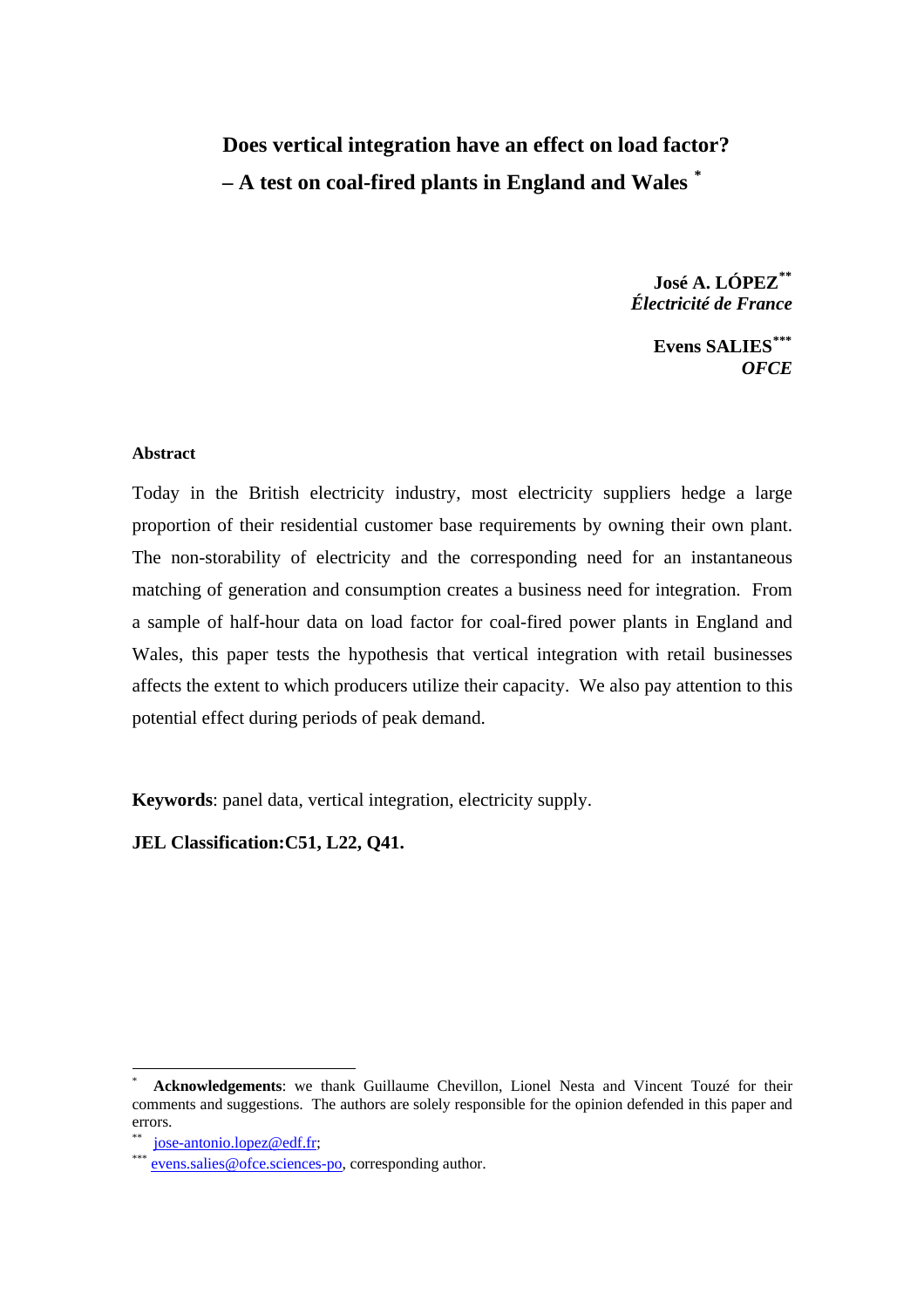## **Table of contents**

| 1                       |                            |                                                                       |  |  |  |  |  |  |  |
|-------------------------|----------------------------|-----------------------------------------------------------------------|--|--|--|--|--|--|--|
|                         |                            |                                                                       |  |  |  |  |  |  |  |
| $\boldsymbol{2}$        |                            | Vertical integration as a natural structure in an industry subject to |  |  |  |  |  |  |  |
|                         |                            |                                                                       |  |  |  |  |  |  |  |
|                         | 2.1                        |                                                                       |  |  |  |  |  |  |  |
|                         | 2.2                        |                                                                       |  |  |  |  |  |  |  |
|                         |                            | 2.2.1                                                                 |  |  |  |  |  |  |  |
|                         |                            | 2.2.2                                                                 |  |  |  |  |  |  |  |
|                         |                            |                                                                       |  |  |  |  |  |  |  |
| 3                       |                            |                                                                       |  |  |  |  |  |  |  |
|                         | 3.1                        |                                                                       |  |  |  |  |  |  |  |
|                         | 3.2                        |                                                                       |  |  |  |  |  |  |  |
|                         | 3.3                        |                                                                       |  |  |  |  |  |  |  |
|                         |                            |                                                                       |  |  |  |  |  |  |  |
| $\overline{\mathbf{4}}$ |                            |                                                                       |  |  |  |  |  |  |  |
|                         |                            |                                                                       |  |  |  |  |  |  |  |
|                         | <b>Conclusion</b><br>p. 11 |                                                                       |  |  |  |  |  |  |  |
|                         |                            |                                                                       |  |  |  |  |  |  |  |
|                         |                            |                                                                       |  |  |  |  |  |  |  |
|                         |                            |                                                                       |  |  |  |  |  |  |  |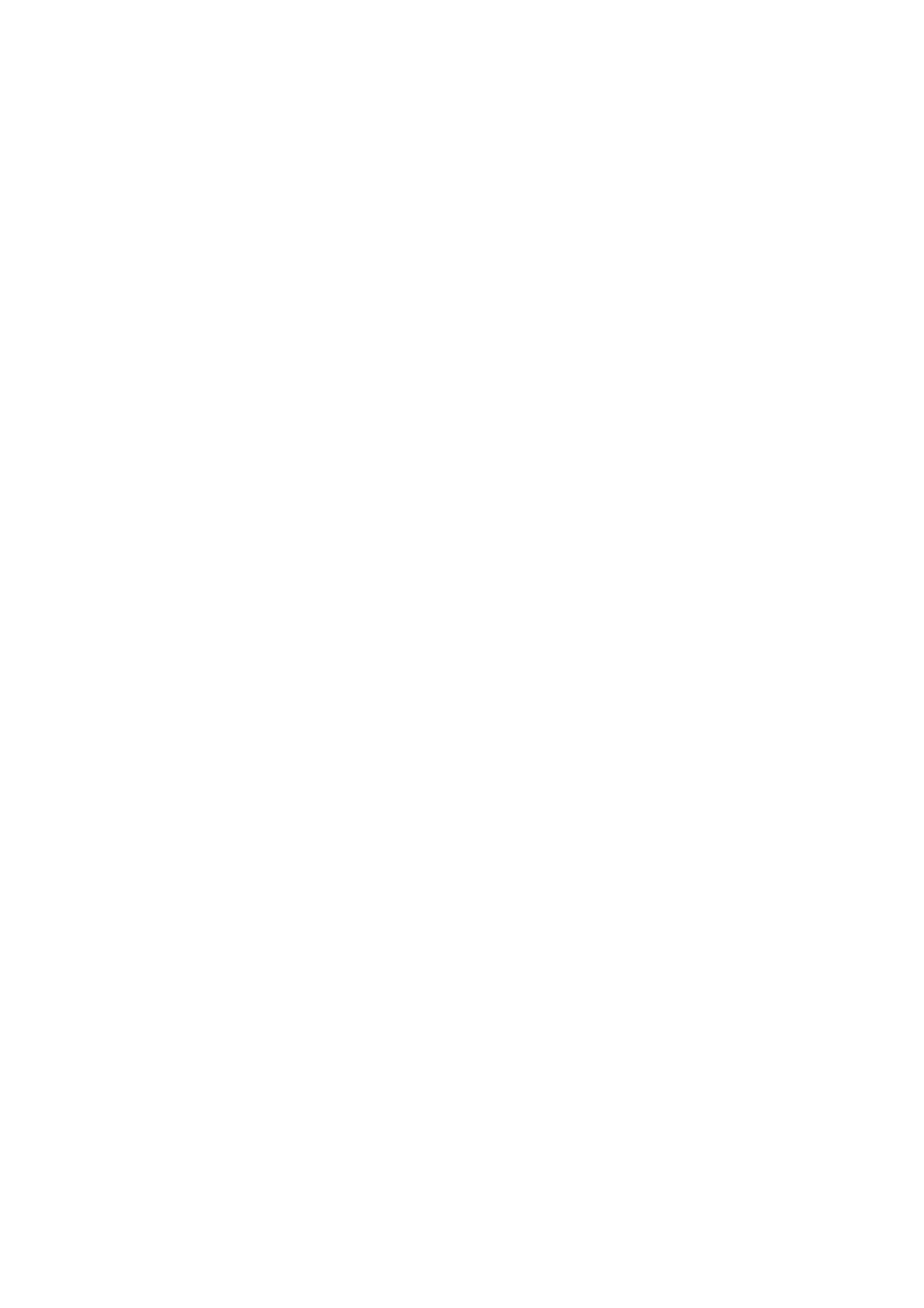#### **1 Introduction**

 $\overline{a}$ 

Today, most electricity retailers hedge their supply by owning their own plant. Thus most electricity retailers face a trade-off between the cost of dealing with market uncertainty and the cost of managing production units. The non-storability of electricity and the corresponding need for an instantaneous matching of generation and consumption creates a need for integration (Kahn, 2002: 46). A supplier that owns physical production capacity can bypass the volatile and often illiquid electricity exchanges in order to hedge its customer base. Unlike Industrial & Commercial customers, who often are offered contracts indexed to electricity exchange related prices, residential customers are charged (for the time being) with prices that do not reflect real-time conditions.  $<sup>1</sup>$  $<sup>1</sup>$  $<sup>1</sup>$ </sup>

Electricity is a basic good thus nearly all electricity customers must be given some assurance against energy shortages and rationing. As mentioned in the previous paragraph electricity retailers supply electricity to domestic customers at prices that are not forcibly linked to real-time wholesale prices. Like for any non-storable good, retailers must respond to uncertain demand in the short term by sourcing from capacity that is inflexible in the short-term.  $2$  The fact that in the short-term to mid-term the electricity supply curve is inelastic can thus lead to significant wholesale price spikes.<sup>[3](#page-5-2)</sup> Note that in general off-peak, prices yield insufficient income to pure generators, which implies that peak profit maximisation strategies may seek to balance off-peak losses (Fitoussi, 2003: 43)

The California experience has made it clear that market system design can have negative consequences for consumers and other stakeholders in the well functioning of

<span id="page-5-0"></span><sup>&</sup>lt;sup>1</sup> Furthermore there are logistical constraints on the number of times per year that a large supplier can adjust its prices, on top of regulated notice periods of notice (currently 28 days in the British electricity market).

<span id="page-5-1"></span><sup>&</sup>lt;sup>2</sup> Maintenance, repairs, equipment failures of power plants and primary input price fluctuation (coal in coal-fired plants, etc.) add to this uncertainty.

<span id="page-5-2"></span> $3$  In fact some economists have asked themselves the question, why spikes are not observed more frequently and with more intensity, probably the result of some sort of self-restraint.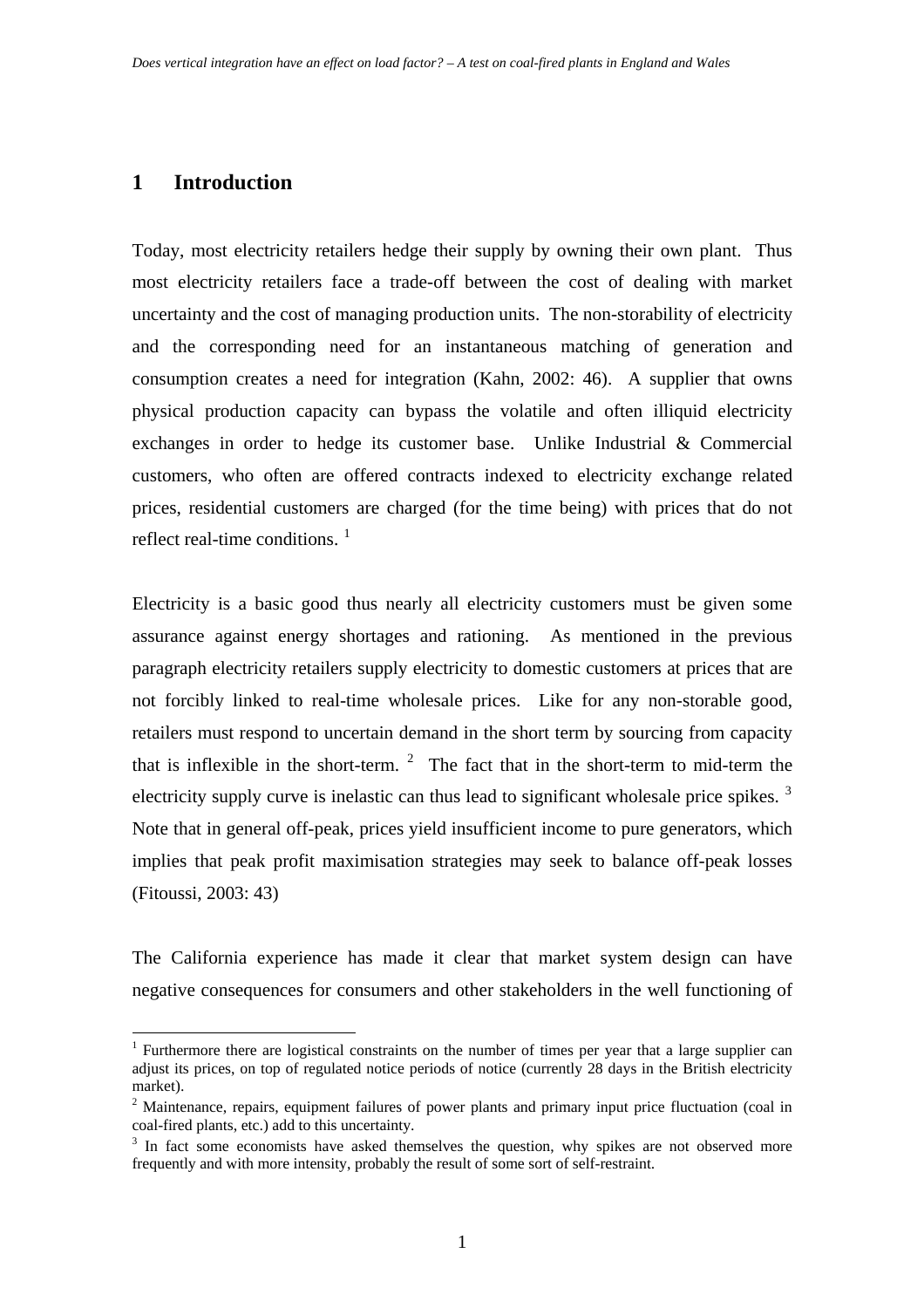the physical electricity system. Agents in the electricity sector are dependent on each other since failures in any part of the system can affect other firms' costs in the short term<sup>[4](#page-6-0)</sup> (Delmas and Tokat, 2003: 8). These constraints are compounded by the fact that in the short term residential demand is not contingent on prices, particularly because of the political and logistic difficulty of confronting them with the wide fluctuation in marginal supply costs on a real-time basis (see Kahn, 2000: 46).

The industry structure of the mid-merit coal-fired generation sector in the UK is the result of several mandatory and voluntary plant divestments and subsequent reconcentration. Before 1990 each regional supplier (ex-Regional Electricity Company) was vertically integrated with a distribution network, whilst National Power and Powergen owned most of the thermal generation assets  $(78%)$ . <sup>[5](#page-6-1)</sup> Plant divestments along with new entry took place, thus reducing both National Power and Powergen's share of generation capacity and fragmenting the electricity generation industry.

Though some market power remains under the New Electricity Trading Arrangement (NETA) (Bower, 2002: 11-12), estimates suggest the "pivotal player strategy" is less often used in the wholesale energy market in England and Wales as a result of the increasing fragmentation of capacity ownership (Frontier Economics, 2003). <sup>[6](#page-6-2)</sup> Plant divestment was accompanied with a rapid move to vertical integration (VI) of generation businesses with supply businesses (once initial regulatory barriers had been lifted). Today's present market structure is marked by the dominance of the residential supply market by six large vertically integrated firms (albeit the degree of vertical integration varies amongst them, there is a tendency to converge upon a similar business model).

Vertically integrated retailers are less exposed to price volatility as they can internally adjust production (supply) to their load (demand) requirements (Delmas and Tokat, 2003: 9) at a lower cost than the one they might face in the wholesale markets. This

 $\overline{a}$ 

<span id="page-6-0"></span><sup>&</sup>lt;sup>4</sup> Notably the failure of ENRON and other energy traders subsequently increased the amounts of collateral requested by most electricity traders from remaining counter parties to cover credit-risk. 5

<span id="page-6-1"></span><sup>&</sup>lt;sup>5</sup> Whilst nuclear remained in the hands of British Energy and BNFL.

<span id="page-6-2"></span> $6$  The exercise of market power as a result of capacity withholding by multi-plant producers seems to have been more extreme in California than elsewhere (Kahn, 2002: 47).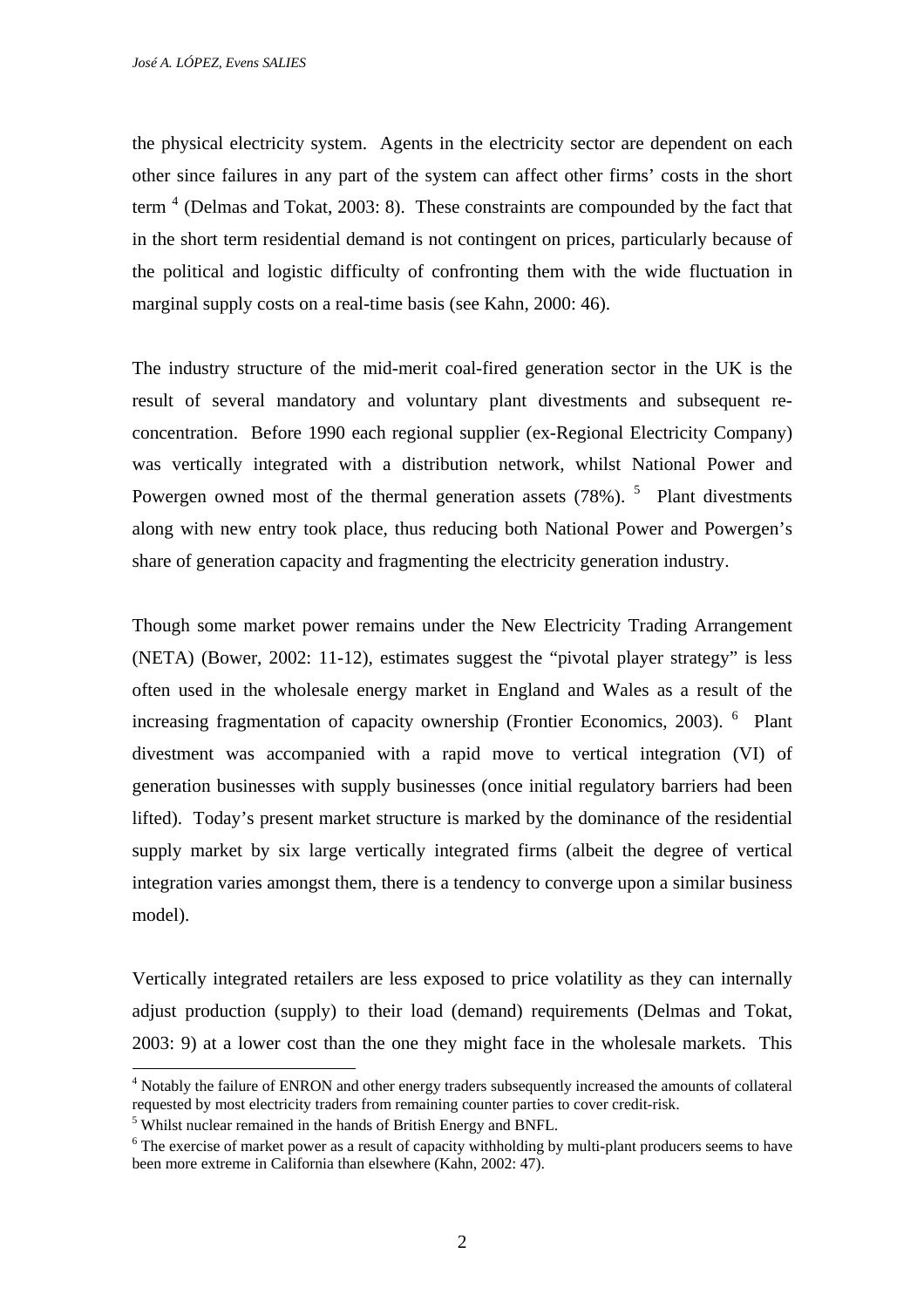efficiency may be passed on to customers. Among other authors Kahn (2002: 49) believes that continued ownership of generation by suppliers in California would have protected them but they accepted the obligation to freeze their retail rates and subsequently found themselves in great financial penuries as wholesale prices spiked persistently.

By monitoring the performance of their generators, integrated retailers can improve supply reliability and accordingly earn returns from alleviating moral hazard problems. It is thus expected that VI is related to the extent to which producers utilize their available capacity, especially in periods of peak demand. Whilst, at the same time VI may raise policy concerns as it increases market concentration and may reinforce the dominant position of an incumbent.

The main question raised in this project is whether VI plays a significant role in explaining the distribution of load factor (LF). LF can be defined as the ratio of the output produced by a plant in a certain period and the theoretical maximum that it could have produced. If LFs were higher for vertically integrated firms, more particularly, during peak times then we could conclude that VI has a role to play in limiting gaming in the wholesale electricity production market. Obviously LFs may be influenced by several other determinants such as seasonality, plant vintage, and plant scale. We essentially address these issues from a multivariate statistical approach applied to data on ten coal-fired power plants in England & Wales in a typical day.

The plan is as follows. In section 2 we suggest a few rationales underlying VI of generators with retail businesses. It is also suggested that the incentive to merge is higher for electricity retailers than for producers who still may have an incentive to "game" the market. Section 3 explores the distribution of LFs in more detail and sets up a multivariate model to test whether it is influenced by VI, particularly during peak times. We are also enable to measure the marginal effect on LFs of the size of plants, which indirectly gives precious information about the technology that relates supply to owned capacity. Section 4 presents the results. Section 5 concludes.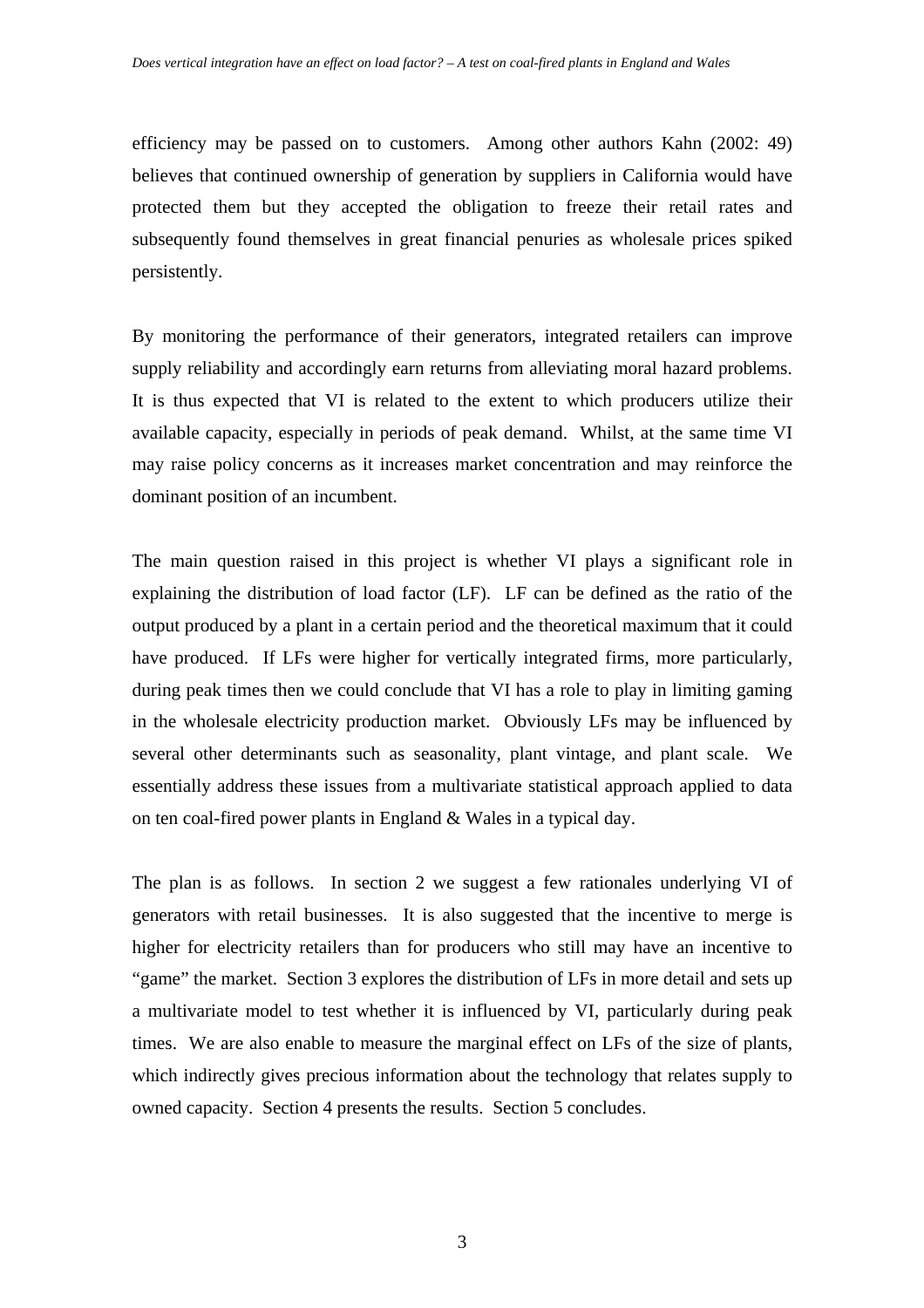## **2. Vertical integration as a natural structure in an industry subject to particularities**

#### **2.1 Fragmentation of coal-fired electricity generation capacity**

The coal-fired generation duopoly of National Power and Powergen was able to exercise a considerable amount of market power in the Pool, especially after March 1993 when the vesting coal contracts expired. As privatisation began, reduction in industry concentration in the generation sector was effective in reducing market power thus lowering prices (Green, 2004; Bower, 2002). Specifically by the time the New Electricity Trading Arrangements (NETA) were implemented, the coal-fired generation sector had become fragmented amongst over eight firms. Overall capacity concentration fell by 3856 points over the period April 1990-March 2002 as measured by the HHI index (Bower, 2002: 30).

In July 1998 Powergen was allowed to vertically reintegrate its generation business with the supply business of East Midlands Electricity in return for further divestment. Similarly National Power bought the retail business of Midlands Electricity Board in June 1999.<sup>[7](#page-8-0)</sup> In a subsequent voluntary round of divestment, Powergen divested plant to British Energy and London Electricity (today EDF Energy) before in turn being itself taken over by E.ON in July 2002. National Power reduced its coal-fired capacity too and was later taken over by RWE in May 2002. New entrants invested in combined cycle gas turbines (CCGT) plant that initially enjoyed a cost advantage due to coal vesting contracts and low wholesale gas prices.

#### **2.2 Drivers behind vertical integration**

Retailers face uncertainty about the cost of sourcing the electricity they are to supply to their customer base. This economic uncertainty is a source of market transaction costs (Spulber, 1999: 236-). Following the transaction costs literature, VI may be

<span id="page-8-0"></span> $\overline{a}$ <sup>7</sup> Powergen sold Fiddlers Ferry (1960 MW) and Ferrybridge (1956MW) to Edision Mission energy whilst National Power sold Drax (3870MW) to AES.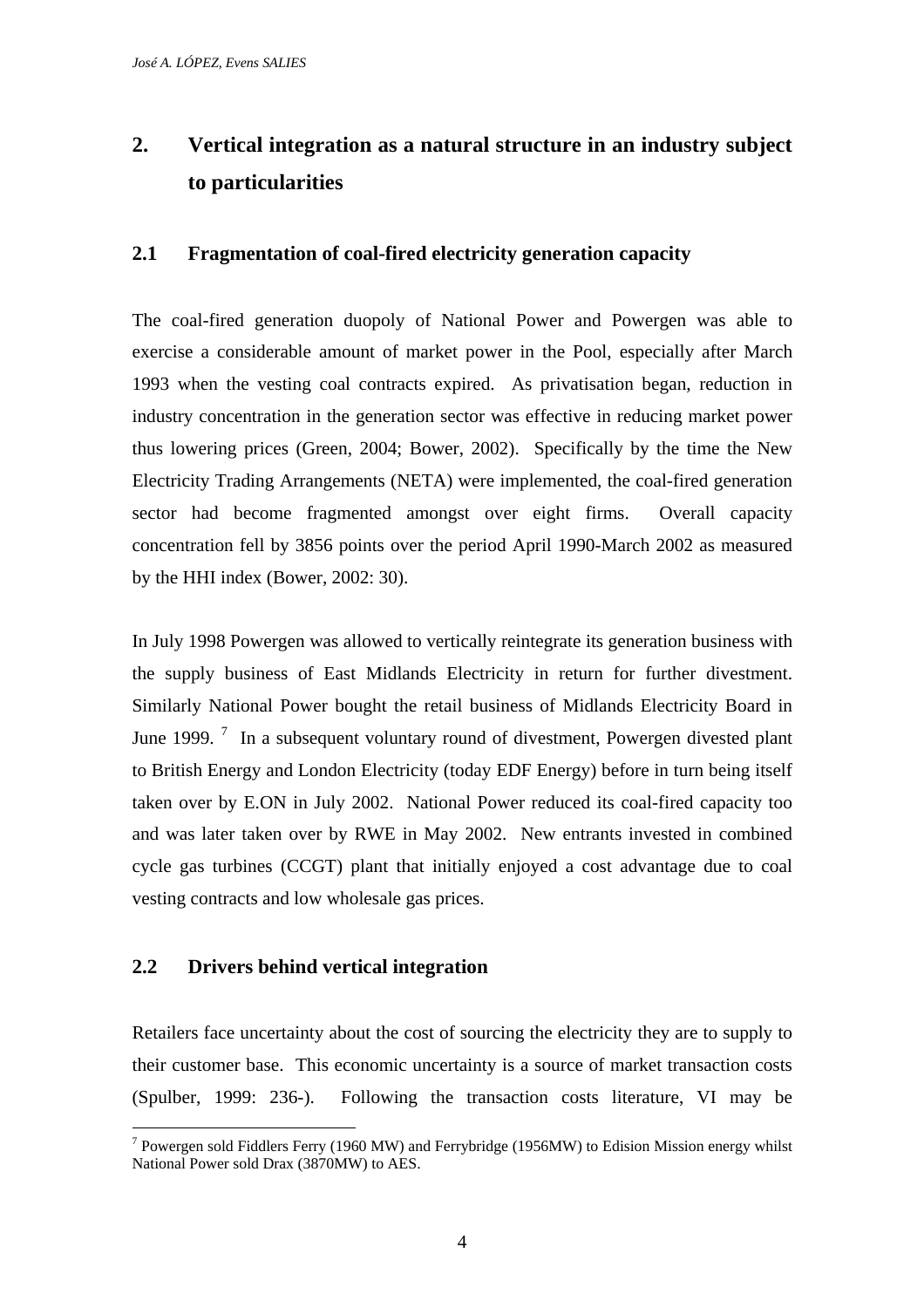economically founded as it is sometimes cost effective to internalize some transactions, organising and coordinating them within a hierarchical firm (Grossman, 2003: 23). According to Bower (2002), the NETA gave large consumers and suppliers an incentive to undertake active load and price risk management. Consequently they can alleviate the costs of dealing with market uncertainty (the amounts of electricity they purchase) (Spulber, 1999: 270) through VI and control over generation, which may increase reliability of input supplies.  $8^8$  $8^8$ 

#### **2.2.1 Hedging customers**

 $\overline{a}$ 

Residential end-customers do not contract directly with generators. The social cost of a decentralised matching market would be certainly higher than transacting with electricity retailers. Basically these latter act as market makers (they interface endcustomers and producers who ship electricity via the grid and distribution networks). It is worth noting that long term contracts may decrease the transaction cost gains from VI. Although long term contracts have the virtue they can reduce wholesale electricity prices (Green, 2003), vertically integrated retailers can handle information asymmetries more effectively in the short term. Also long-term contracts present risks for the retailer (counter party credit risk, lack of flexibility, amongst others).

In the E&W market coal plant sometimes runs during periods of high demand. During peak demand, opportunistic gaming behaviour can be more profitable for independent generators and the importance of appropriately hedging domestic customers becomes even bigger. VI may alleviate opportunistic behaviour (plant capacity withdrawal) by otherwise pivotal generators and thus increase LF. The most obvious reason is that being a retailer may give producers, particularly pivotal generators, an incentive to increase supply as they have contractual obligations vis-à-vis their customers at a fixed price. These generators could otherwise have benefited from withholding capacity (López, 2002; Bower, 2002). Finally since generators learn about the amount of their resource stock one period before the market clears, retailers may seek to acquire more

<span id="page-9-0"></span><sup>&</sup>lt;sup>8</sup> Kahn (2002: 46) emphasizes the high degree of interdependence between investments and operation at the transmission and generation levels presumably taken into account internally by the several vertically integrated franchised monopolists that used to dominate the US electric industry. VI provides incentives for undertaking investments at one horizontal level necessary for the success of operations at another.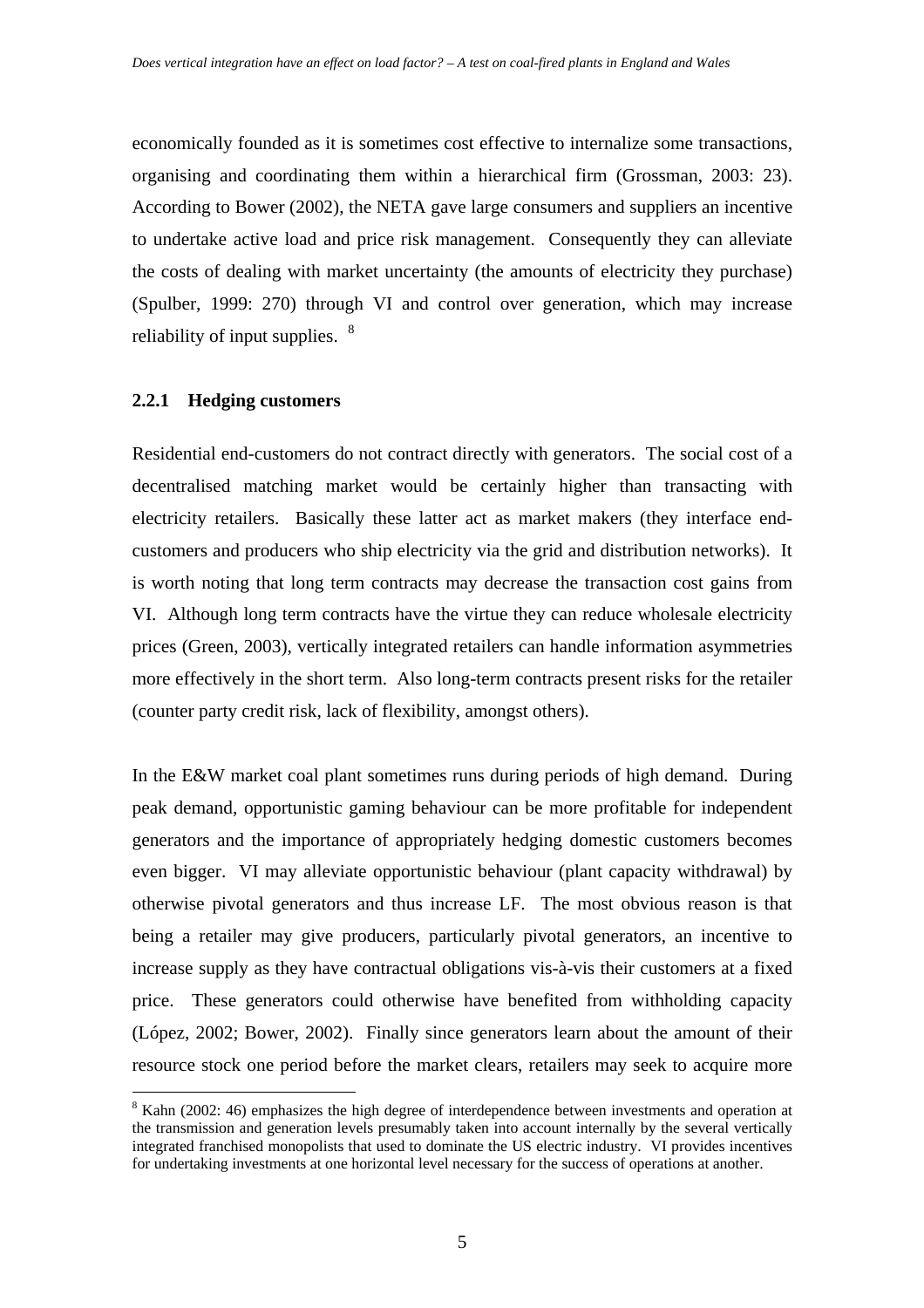than one generation units, thereby eliminating uncertainty about the total amount of available supply. <sup>[9](#page-10-0)</sup>

#### **2.2.2 Ensuring plant dispatch during peak demand periods**

In general power plants find it profitable to produce electricity during peak time when whole sale prices are higher than average. By calling their peaking plant, there is certainly a trade off between withholding capacity until price reaches a certain level and producing hence making money now (Green, 2004). Today capacity withholding is however less often observed as stated in section 2.1. VI may thus allow generators to dispatch their peak-load plants with lower coordination costs. This assertion will be tested econometrically.

The existence of a link between LF and VI would thus be informative about the extent to which producers may be attempting to "game" the market (by withholding load at peak demand periods for example). A positive relationship between VI and LF would suggest that vertically integrated producers seek rents in a less opportunistic way than independent producers.

#### **3 Does vertical integration have an effect on load factor?**

#### **3.1 Technical definition of load factor**

 $\overline{a}$ 

Traditionally LF is a measure linked to a theoretical maximum output capacity measure and it can be defined as the ratio of the output produced by a plant in a certain period and the theoretical maximum that it could have produced. Thus a yearly LF would equal the total output of a plant in a year divided by the maximum possible output of that plant also in a year. LFs can be measured in hours, days, weeks, or whatever other time period one deems appropriate.

<span id="page-10-0"></span><sup>&</sup>lt;sup>9</sup> Demand seasonality gives an incentive to acquire generation plants of different capacity to operate near full capacity for a greater amount of time thus reducing average costs. It is worth noting that a retailer holding all installed capacity in the sector would still face uncertain demand.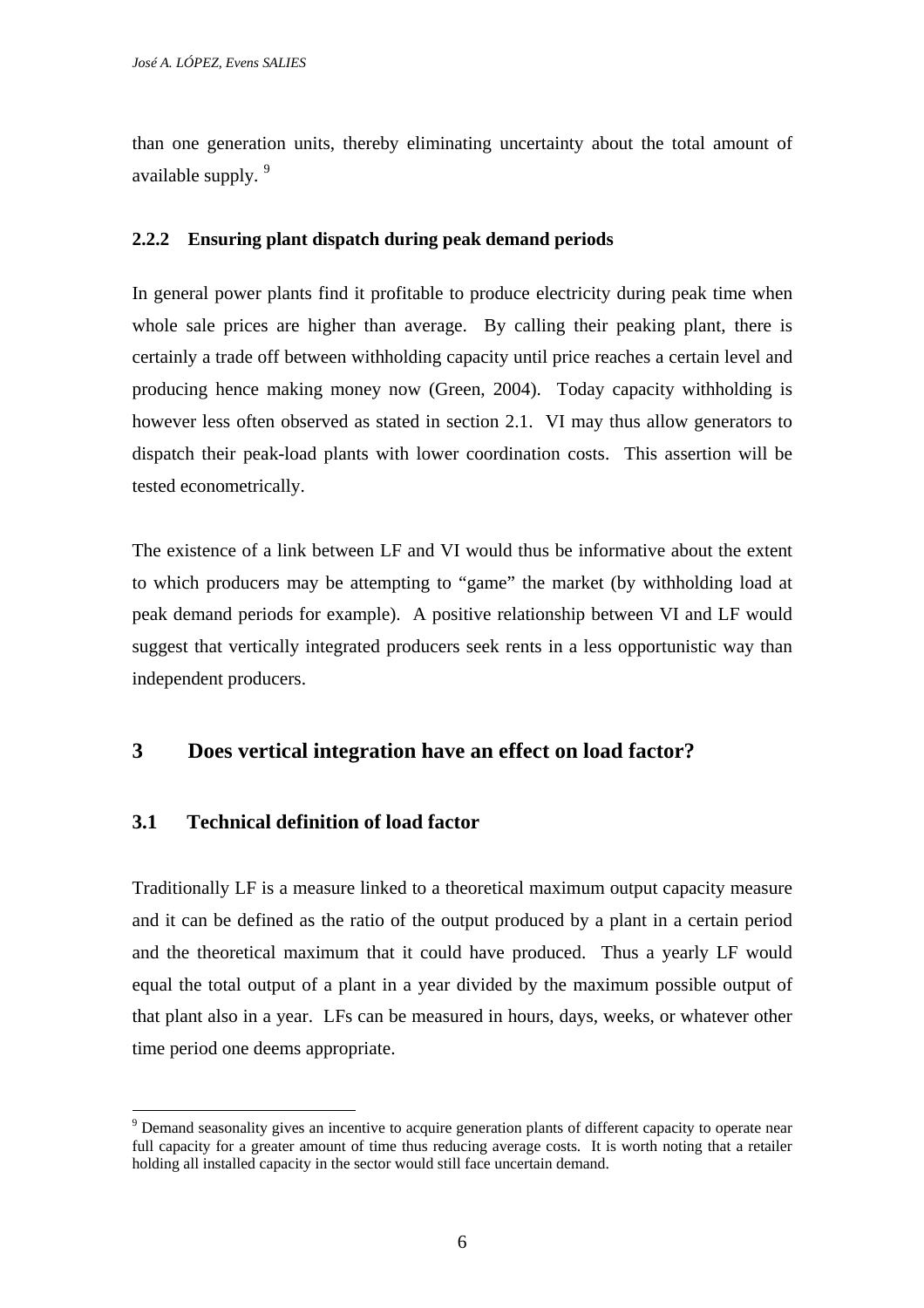It is different from the availability factor (AF) that is the ratio of gross electric output over a given period of time to the amount of electricity that could be produced if the plant were operating at capacity for the entire time, excluding scheduled downtime periods. <sup>[10](#page-11-0)</sup> AF gives higher values than LF when used to assess the performance of any particular plant (Virdis and Rieber, 1991). LF is a key indicator as it is the relevant concept for generation costs estimates. The higher the LF the lower the generation cost per kWh, as the greater total fixed costs of plant are distributed over a larger power output. This negative relation exists in a stronger form for nuclear plants. In the late 80s, a LF for U.S. coal plants could be estimated at above 60%.

Finally, the level of LF might be driven by technical efficiency in that firms that use lower amounts of capacity for a given amount of supply are thus more efficient. Given VI is often a rationale for being more efficient throughout larger scales of production, thus supporting the potential link between VI and the level of LF. A network with a high LF may be more cost-efficient otherwise, a low LF would suggest that the same level of supply could be obtained with less installed capacity. It is generally accepted that a firm that can obtain more output without changing the level of inputs is more technically efficient (Delmas and Tokat, 2003). When transposed to our case these firms achieve higher economies of scale. The data of summarised in **Table 1**

#### **3.2 Distribution of load factor**

 $\overline{a}$ 

This study is preliminary as we restrict to coal-fired generation plants and consider a typical day (an average of all days throughout the year). <sup>[11](#page-11-1)</sup> The data range from 1<sup>st</sup> January 2003 to  $31<sup>st</sup>$  December 2003. LFs are collected for 10 coal-fired power plants in E & W. This latter restriction has the advantage that marginal cost must be similar

<span id="page-11-0"></span> $10$  For nuclear plant, downtime is required for schedules maintenance, or for refuelling once in twelve to eighteen months, reducing its output.

<span id="page-11-1"></span> $11$  As seasonality is not removed we are aware this may create aggregation problems and therefore biased estimation. The rationale is that all generators face the same seasonality of demand.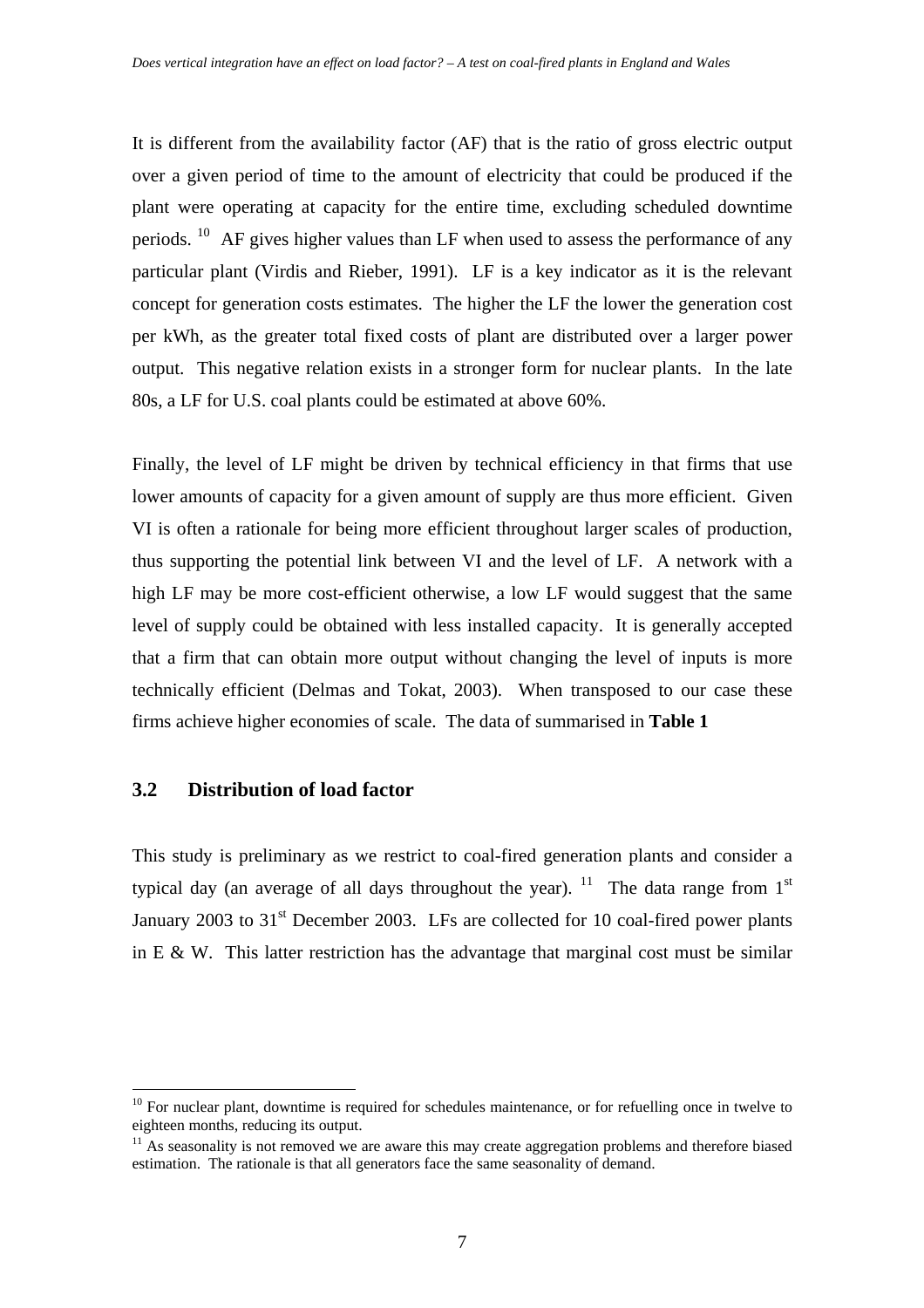across producers. <sup>[12](#page-12-0)</sup> LF is measured each half hour for 14 coal-fired generation units that supply in that day.

We can see in **Figure 1** that LF is less dispersed at times when the demand presses on capacity that is in the interval 8am–7pm. In **Figure 2** we compute the standard deviation of LF across plants over time (the thick line). Two remarks that concern the properties of the data deserve to be mentioned here:

- (*i*) LF looks clearly non stationary in its first two moments;
- (*ii*) the standard deviation seems clearly negatively correlated with the mean. <sup>13</sup>

The thin line in **Figure 2** represents the mean across plants.

In a preliminary analysis, we look at the unconditional distribution of LF in order to find out whether we have two populations with distinct means, one for vertically integrated and the other for independent producers (our sample has 50% of each type). A preliminary visual analysis shows that load throughout the day follows an asymmetric distribution with a mode about 75% of capacity for both types of producers. As shown in **Figure 3** the mode corresponds to a higher value for LF in vertically integrated firms.

#### **3.3 Conditional model for load factor**

 $\overline{a}$ 

It seems that we actually have two distinct populations according to whether power plant is vertically integrated or not. We build now a conditional model with potential determinants that are supposed to explain this difference. We estimate the following conditional linear model for LF:

<span id="page-12-0"></span> $12$  For economic reasons, coal-plants are generally used for base-load as well as cycling and peak loads, when load following becomes necessary (Virdis and Rieber, 1991). The reasons are a low capital cost of coal plants and a high variable cost of each extra kWh. This cost is about  $\mathfrak{S}5/MWh$ .<br><sup>13</sup> A linear fit of the apparent relationship between the two variables gives a coefficient of determination

<span id="page-12-1"></span>of 0.938. The corresponding equation is *standard deviation*  $= -0.259 \times mean + 0.316$ .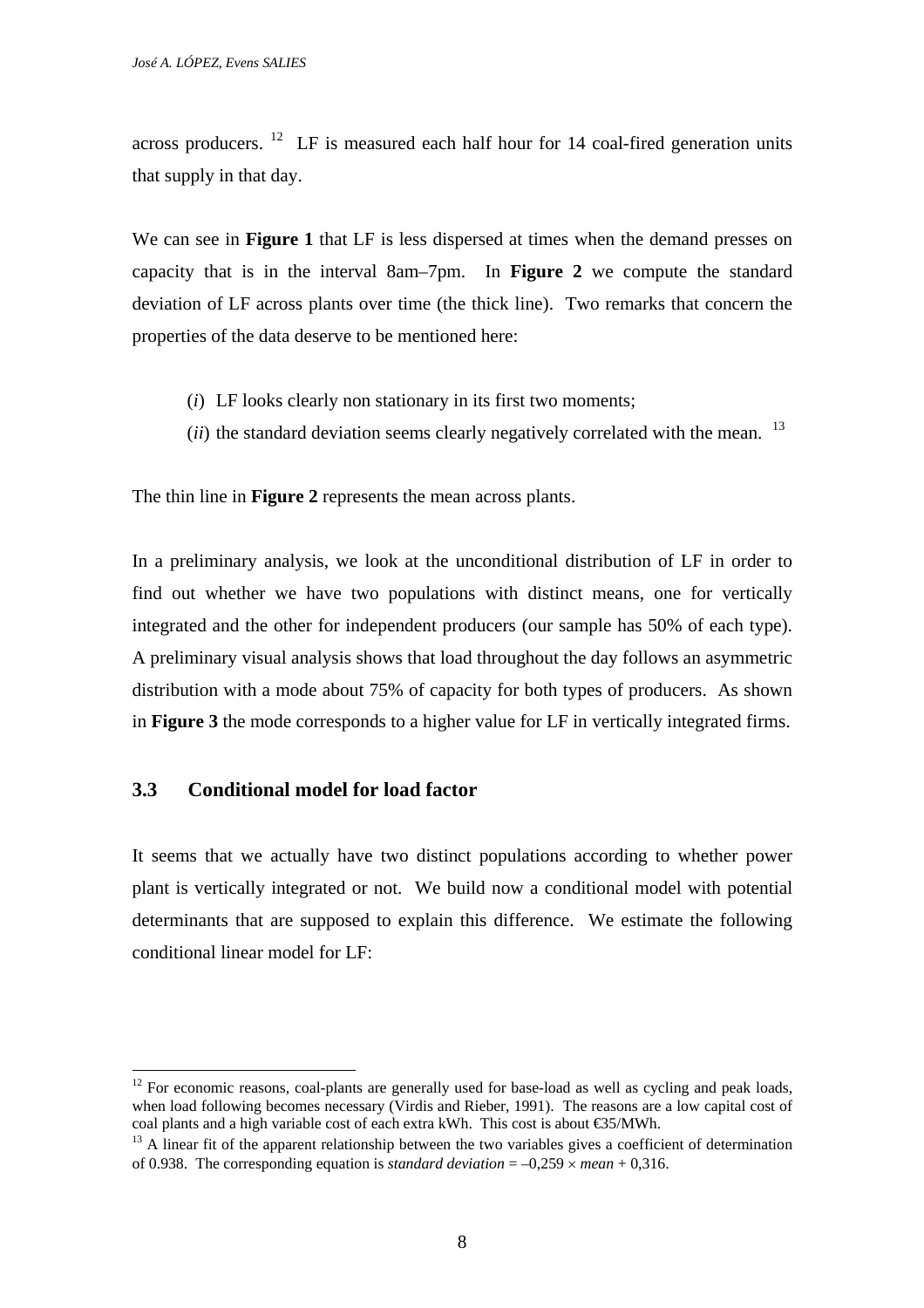$$
\frac{q_{ii}}{k_i} = \beta_0 + \beta_1 d_i + \beta_2 v_i + \beta_3 k_i^* + u_i \tag{1}
$$

$$
u_{ii} = \mu_i + \lambda_i + v_{ii}
$$
 (2)

where  $t = 1,...,T$ (≡48) half hours,  $i = 1,...,N$ (≡10) denotes the different generation units,  $q_{it}$  is the supply for plant *i* during period *t*,  $k_i$  is its installed capacity. *LF<sub>it</sub>*≡ $q_{it}/k_i$  is thus the load factor for plant *i* during period *t*.  $k_i^* = 10^{-4}k_i$  is introduced as a means to capture the effect that larger plants may have on the level of load factor.  $14$  Its relevance will be discussed later.

In addition to the constant term  $\beta_0$ , we have introduced a dummy variable *d* that equals one if *i* is vertically integrated and 0 otherwise. Delmas and Tokat (2003) use a different proxy for VI. VI for an electric utility is captured using the proportion of electricity sold that is generated by the utility. Their dependent variable is however different than ours; it captures productive efficiency using input and output measures. <sup>[15](#page-13-1)</sup> *v* is vintage of plant *i*; the age of the plant at 2003.  $\mu_i$  accounts for unobservable plantspecific effect that are not included in the regression,  $\lambda_t$  is the unobservable time effect and  $v_{it}$  is the remainder disturbance.

We notice if one estimates the model as a one-way error component one with fixedindividual effects we cannot estimate a coefficient on any time-invariant regressor (Baltagi, 2005: 13). The Least Squares Dummy estimator measures individual observations as deviations from time means. But given the obvious trend in the variable *LF* in a typical day (see remarks (*i*)-(*ii*) at p. 9 and **Figure 1**) we should prefer a method that averages the observations across individuals for each half-hour and therefore ignore estimators that average observations over time. We thus propose to estimate the model as a one-way error component with fixed time effects.  $16$ 

 $\overline{a}$ 

<span id="page-13-0"></span><sup>&</sup>lt;sup>14</sup> We thank L. Nesta for motivating the insertion of that variable.

<span id="page-13-1"></span><sup>&</sup>lt;sup>15</sup> They use Data Envelopment Analysis to convert multiple input and output measures into a single ratio for US electric utilities (details in Delmas and Tokat, 2003: 13-14).

<span id="page-13-2"></span> $16$  One may want to estimate the model as a one-way with random-individual or a two-way with fixedtime and random-individual effects but these would produce the same estimates for the coefficients as but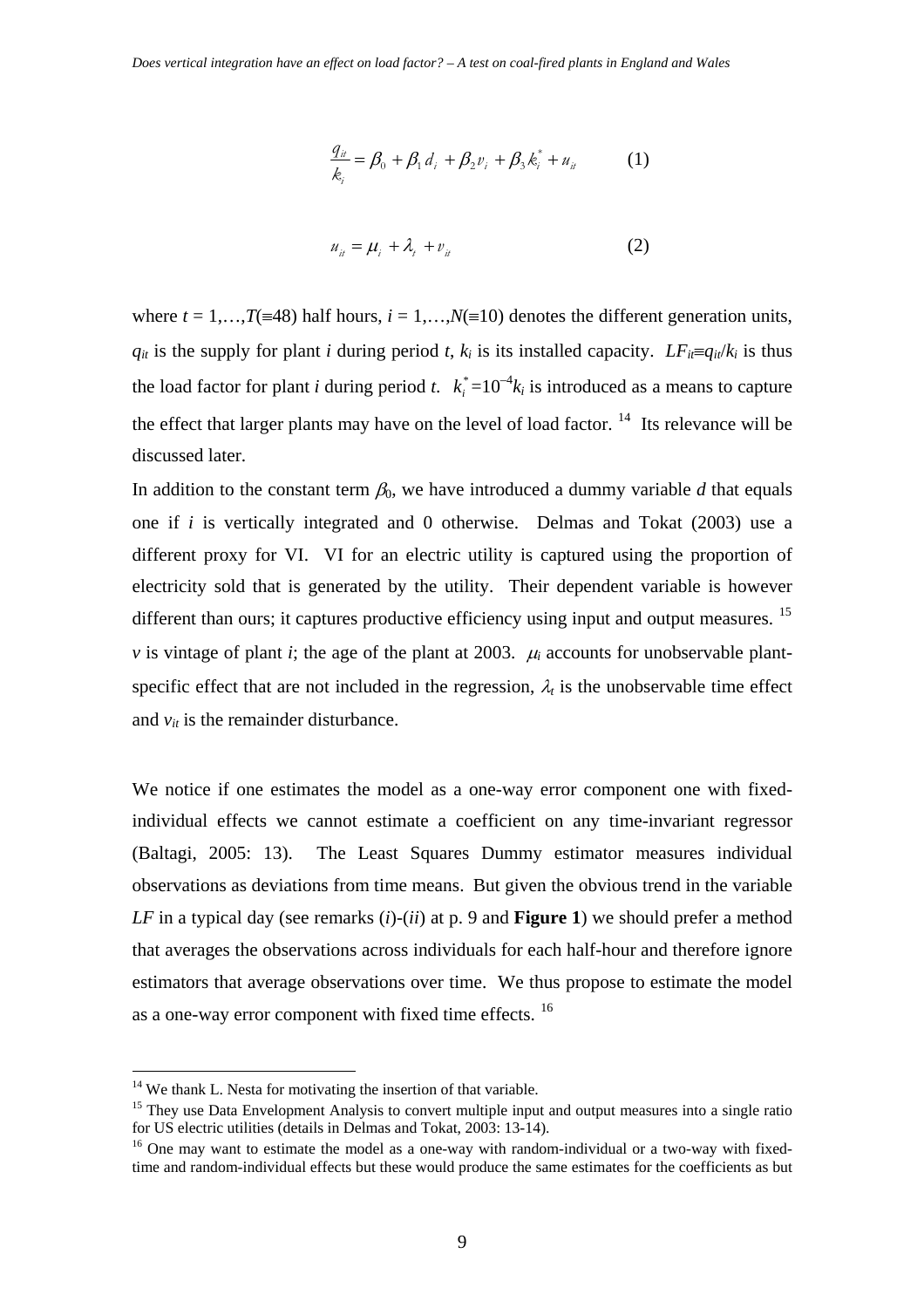#### **4 Results**

Results are given in **Table 2**. As expected, the coefficient multiplying the VI variable is positive (0.0459) and significantly different from zero (a 95% confidence interval for this coefficient is [0.0261, 0.0656]). Notice that total capacity for vertically integrated plants is about 200MW lower than that for independent plants, which could have as consequence that producers with less capacity use on average a higher fraction of it relative to independent producers ceteris paribus the other factors. Our model corrects for this potential 'capacity effect' since we inserted capacity through  $k_i^*$ . Put other way, our result suggests that for similar levels of installed capacity, vertically integrated producers use a higher fraction of that capacity than independent producers.

The individual effect of capacity is positive. If we combine this result with the previous result, these are clearly an argument in favour of concentration in the hand of independent producers as vertically integrated producers can achieve similar levels for LF with less capacity. The negative vintage effect  $(-0.0255)$  may be explained as follows: older plants are certainly less cost-efficient and are more likely to be used only when demand is the highest while younger plants are used more often base-load. **Figure 4** supports this result. It shows the cumulated values of *LF* for two categories of plants, those built in the period 1966-1969 (dashed curve) and those built in the period 1970-1974 (continuous) curve.

We also ran a test that VI has no effect on the relationship between load factor and peak demand against the alternative that either VI alone or the interaction variable or both have an effect (see **Table 3**). To avoid multicollinearity we estimated (1) including a dummy for half hours between 17 and 35 inclusive in addition to an interaction variable between this dummy and the VI dummy. The coefficient on the interaction variable will allow us to test whether customers hedging during peak times increases with VI (or VI may give producers a further incentive to increase supply, especially during periods of peak demand). The *f*- statistic equals 2.903, which is lower although close to the

higher standard errors. Moreover, in random-individual models, it is preferable that *N* be large, a condition which our sample does not satisfy.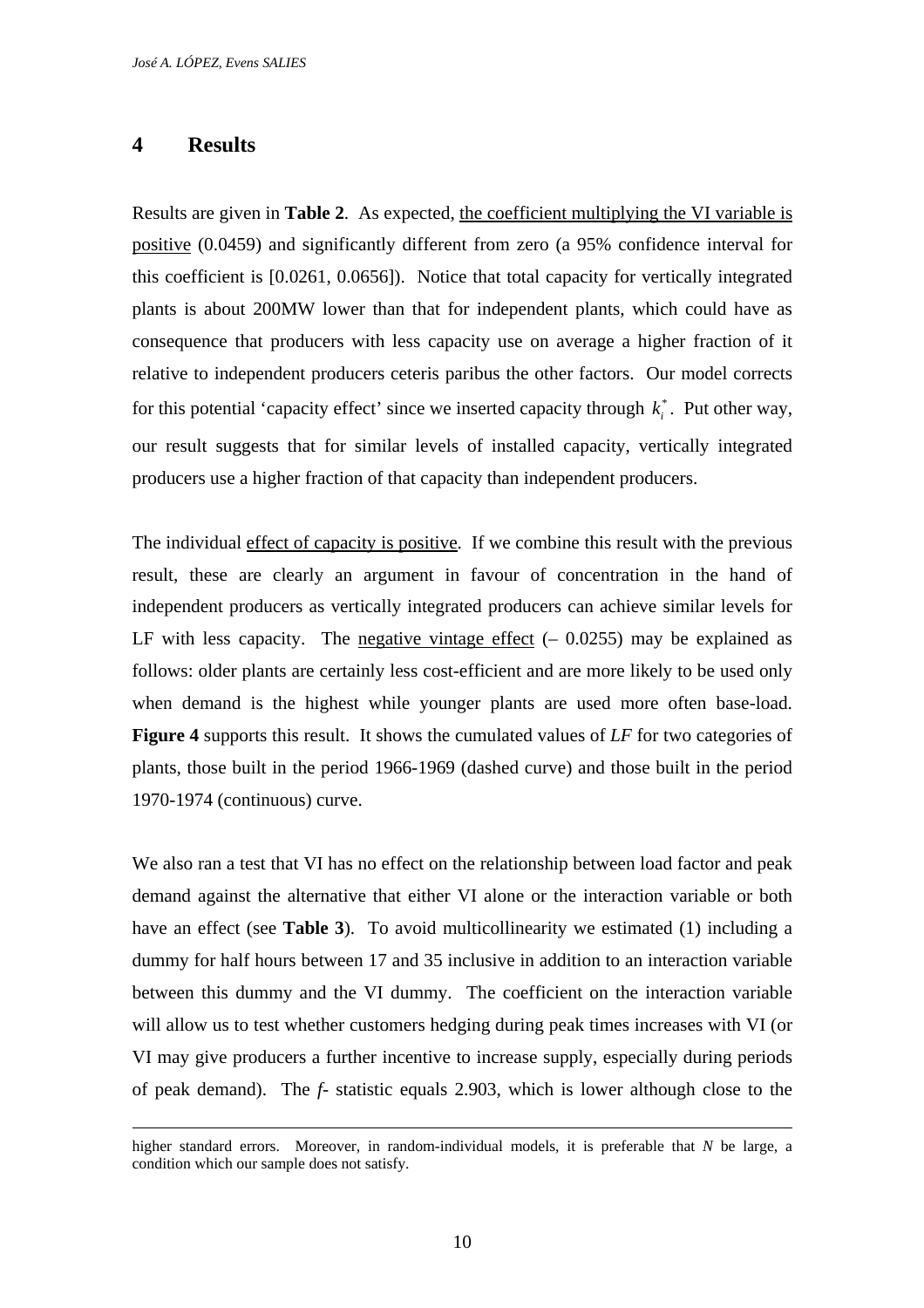95% critical value *F*(2,475) of 3.00. Consequently VI has no effect on the relationship between load factor and peak demand.

#### **5 Conclusion**

Transaction and contractual theories of the firm as well as the achievement of economies of scale provide a rationale for vertical integration of electricity businesses with supply businesses. Today in the British electricity sector, the majority of retailers hedge their residential customer base using their own plants. This preliminary paper investigated this potential link between vertical integration and the fraction used of available capacity (the load factor) from data on ten coal-fired power plants in England and Wales.

As suggested the effect on load factors of vertical integration corrected for both the size of plant and its age, is positive and significant. Vertically integrated producers would use an extra 4.6% of their installed capacity. This effect is however not significant when demand presses on capacity that is in the period 8am-7pm. Interestingly, the greater the plant capacity the higher that is the load factor. This is clearly an argument in favour of increasing returns to scale in power plants and possibly concentration more particularly for independent producers as our main result shows vertically integrated producers use a higher fraction of their capacity. The reason could be that retailers holding a high number of plants are better equipped to dispatch them efficiently to hedge their customers.

Regulation authorities would do well in keeping an open mind regarding vertical integration, as it may serve to limit the exercise of market power by pivotal generators. Although vertically integrated firms may be slow to adapt to changing regulatory environments (Delmas and Tokat, 2003). Indeed, "deintegrated" firms may adapt more rapidly as they do not have to coordinate new regulatory information among different steps of the value chain. The idea that firms with high load factors are more technically efficient can be mitigated.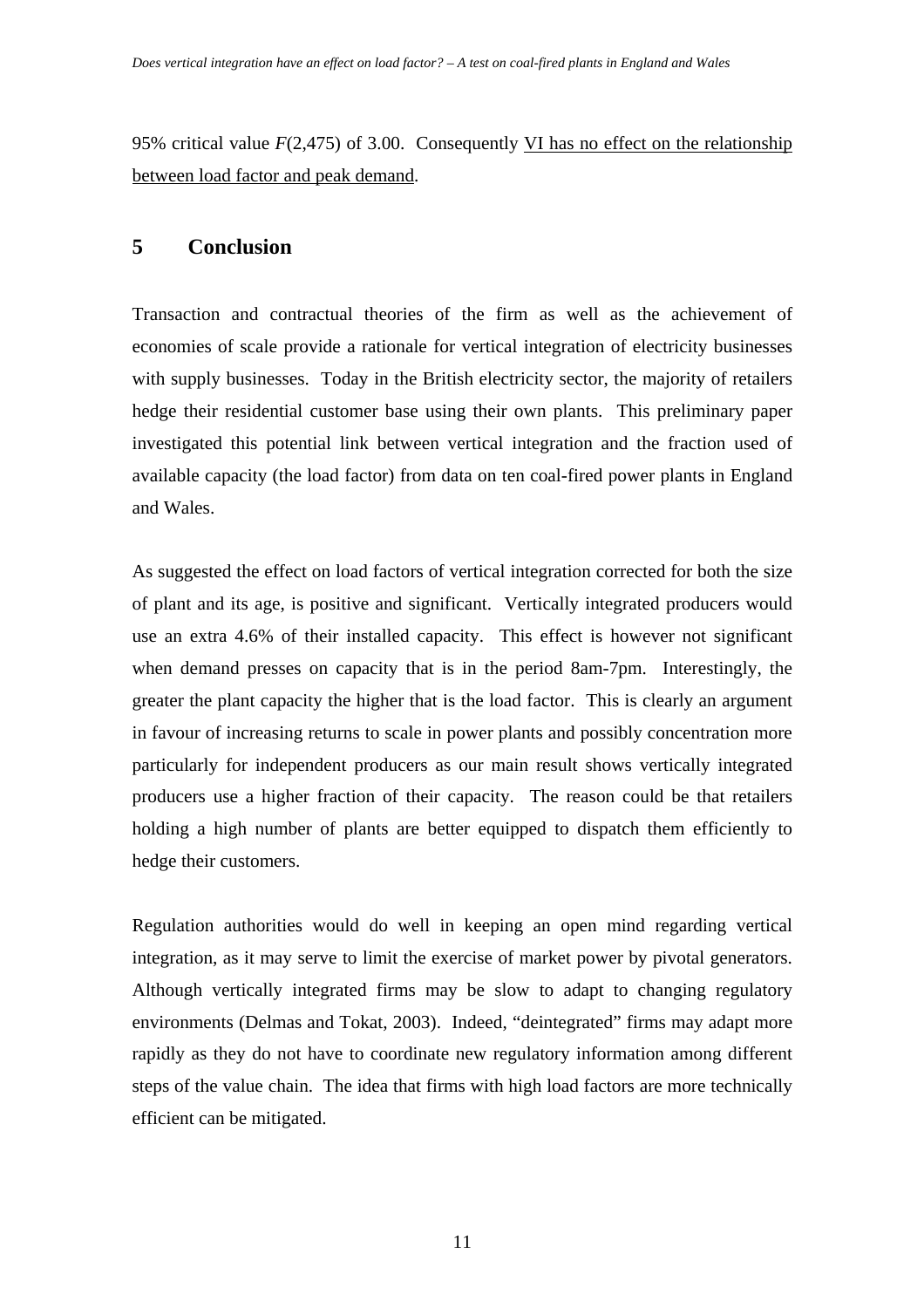#### **Bibliography**

- **Baltagi**, **H**. (2005) *Econometric Analysis of Panel Data*, John Wiley & Sons
- **Bower**, **J**. (2002, September) "Why did electricity prices fall in England and Wales Market mechanism or market structure?" EL 02, Oxford institute for energy studies
- **Delmas**, **M**., **Tokat**, **V**. (2003, March) "Deregulation process, governance structures and efficiency: the U.S. electric utility sector." UCEI working paper, 004, Energy policy and economics, //www.ucei.berkeley.edu/PDF/EPE\_004.pdf
- **Frontier Economics** (2003, May) "Power play The impact of capacity changes on electricity prices." *Energy Bulletin*, //www.frontier-economics.com/bulletins/en/50.pdf
- **Green**, **R**. (2004, March) "Did English generators play Cournot? Capacity withholding in the electricity Pool." Cambridge working paper in Economics 0425 and CMI working paper 41, //www.econ.cam.ac.uk/electricity/publications/wp/ep41.pdf
- **Green**, **R**. (2003, December) "Retail competition and electricity contracts." Cambridge working paper in economics 0406
- **Grossman**, **P**. **Z**. (2003) "Is anything naturally a monopoly?" in *The end of a natural monopoly: deregulation and competition in the electric power industry*, 7: 11-39, Elsevier
- **Kahn**, **A**. **E**. (2002) "The deregulation tar baby: the precarious balance between regulation and deregulation, 1970-2000 and henceforward." *Journal of Regulatory Economics*, 21(1): 35-56
- **López**, **J**. **A**. (2000, November) "Pivotal players and market power in electricity markets." *The Utilities Journal*, OXERA

**López**, **J**. **A**. (2004, December), "To integrate or not to integrate.", *Power UK*, issue 130

- **Spulber**, **D**. **F**. (1999) "Market microstructure Intermediaries and the theory of the firm." CUP,  $1<sup>st</sup>$  edition
- **Virdis**, **M**. **R**., **Rieber**, **M**. (1991) "The cost of switching electricity generation from coal to nuclear fuel.", *Energy Journal*, 12(2): 109-134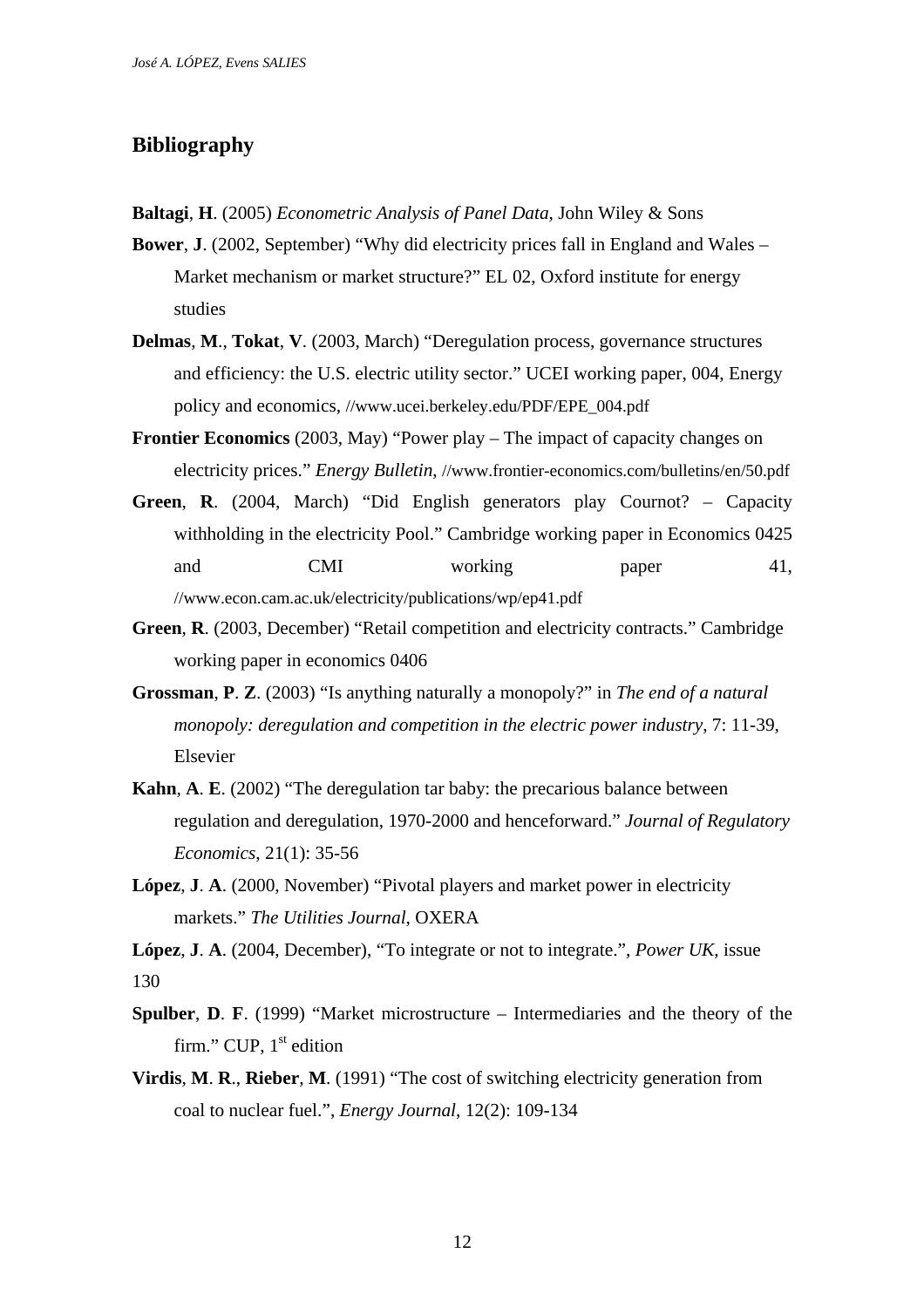*Does vertical integration have an effect on load factor? – A test on coal-fired plants in England and Wales* 

## **APPENDICES**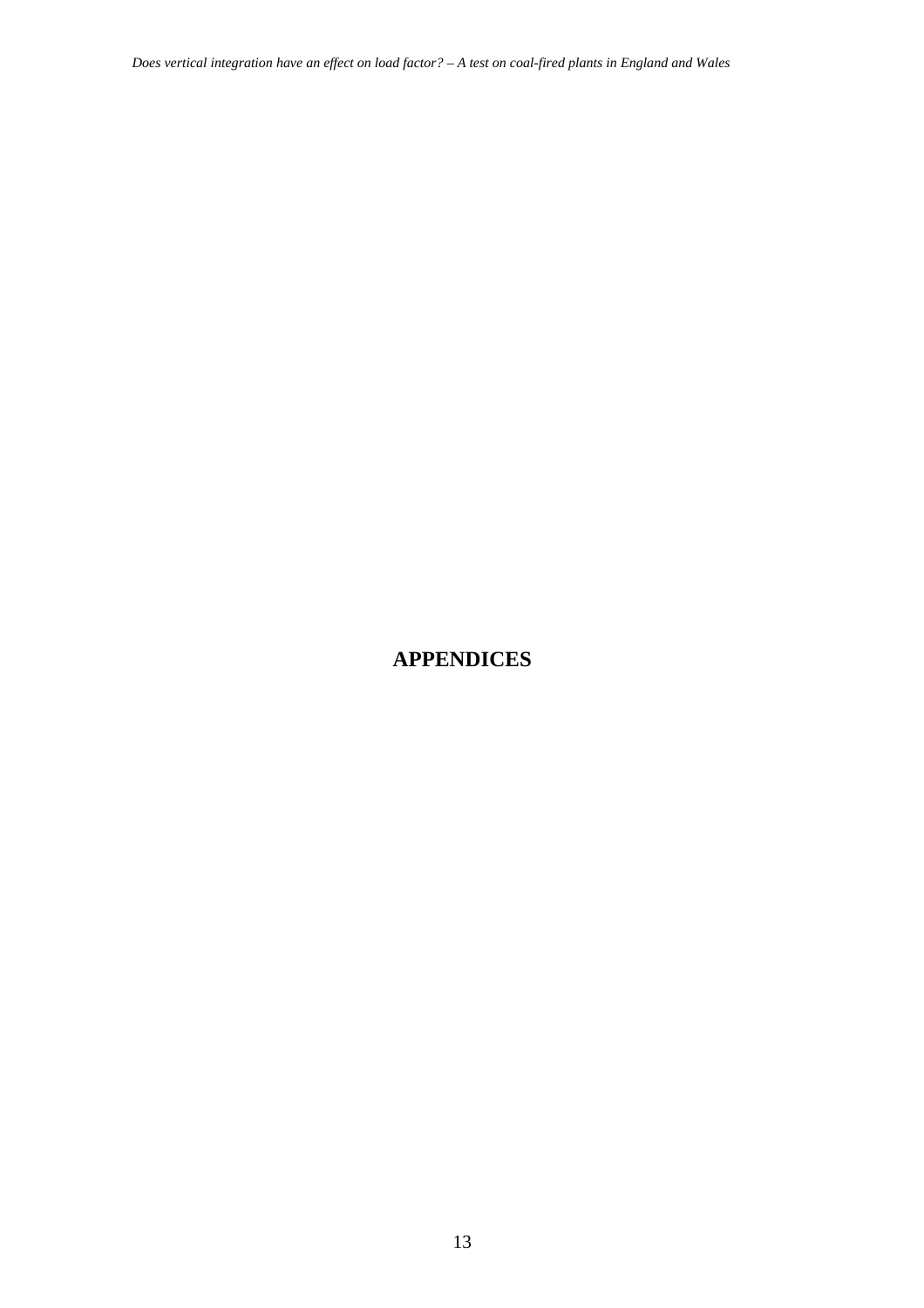## **APPENDIX 1 TABLES**

### **Table 1. Characteristics of coal-fired power plants in 2003**

|                                | Capacity | Load factor |     |                            |         |  |
|--------------------------------|----------|-------------|-----|----------------------------|---------|--|
| <b>Plant Name</b>              | (MW)     | $\%$        |     | Onwer                      | Vintage |  |
|                                |          | Min         | Max |                            |         |  |
|                                |          |             |     |                            |         |  |
| Independent                    |          |             |     |                            |         |  |
| Drax                           | 3870     | 57          | 78  | Drax Power Ltd             | 1974    |  |
| Rugeley                        | 1006     | 38          | 73  | <b>International Power</b> | 1972    |  |
| Ferrybridge C <sup>(a)</sup>   | 1955     | 10          | 59  | <b>AEP</b>                 | 1966    |  |
| Fiddler's Ferry <sup>(a)</sup> | 1961     | 11          | 72  | <b>AEP</b>                 | 1971    |  |
| Eggborough                     | 1960     | 21          | 52  | <b>British Energy</b>      | 1967    |  |
| Total                          | 10752    |             |     |                            |         |  |
|                                |          |             |     |                            |         |  |
| Vertically integrated          |          |             |     |                            |         |  |
| Ratcliffe                      | 2000     | 47          | 75  | E.On UK                    | 1968    |  |
| Ironbridge                     | 970      | 18          | 51  | E.On UK                    | 1970    |  |
| Cottam                         | 2008     | 26          | 75  | <b>EDF</b> Energy          | 1969    |  |
| <b>West Burton</b>             | 1972     | 13          | 64  | <b>EDF</b> Energy          | 1967    |  |
| Aberthaw B                     | 1455     | 43          | 58  | <b>RWE Npower Plc</b>      | 1971    |  |
| Total                          | 8405     |             |     |                            |         |  |

(a). Includes Biomass.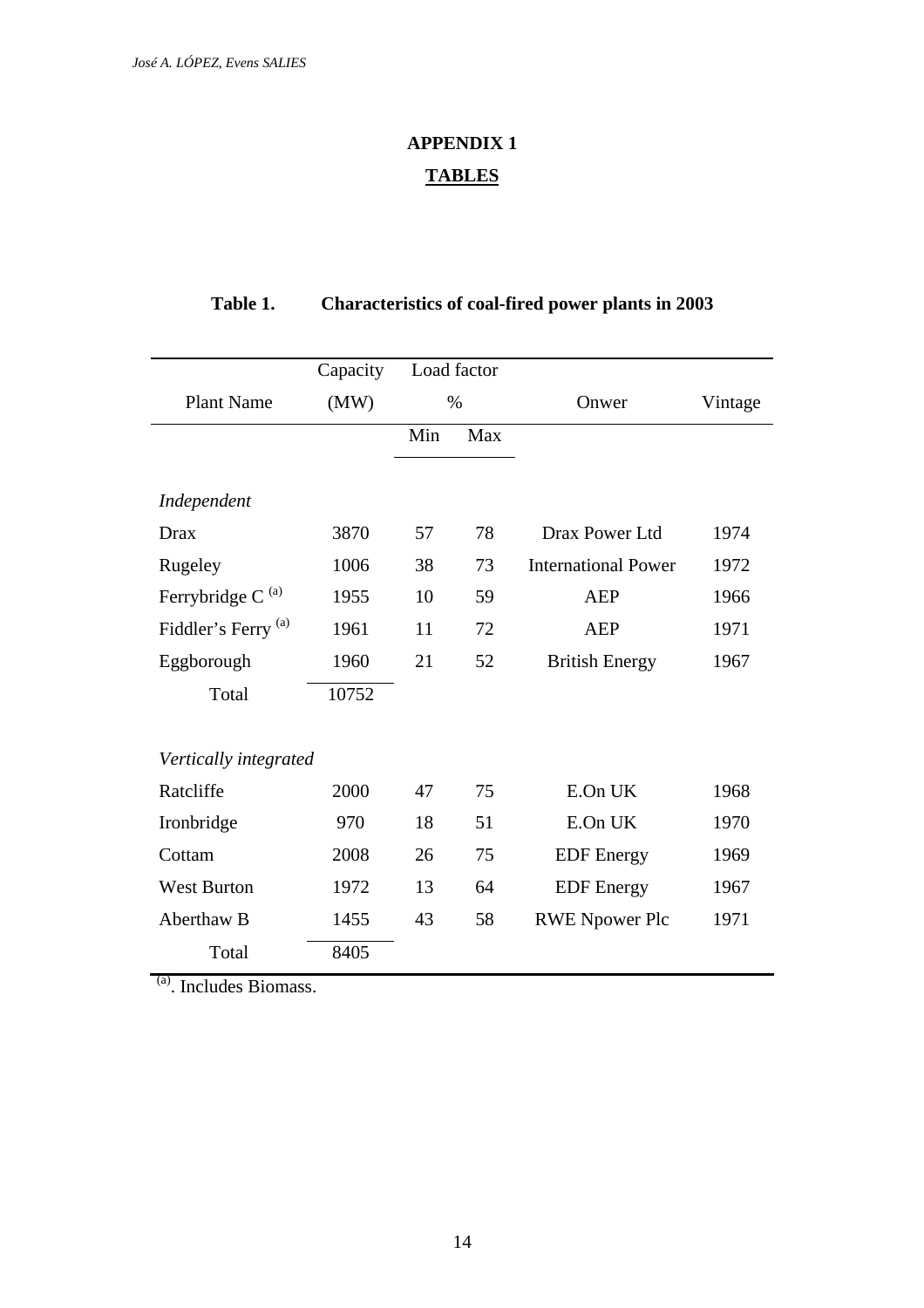|                      | Fixed-time effects |          |  |
|----------------------|--------------------|----------|--|
|                      |                    | Standard |  |
| Variables            | Coefficient        | Error    |  |
| Vertical integration | ***<br>0.0459      | 0.0101   |  |
| Vintage              | $-0.0255$          | 0.0020   |  |
| Capacity             | ***<br>0.6016      | 0.0674   |  |
| Constant             | 1.0945             | 0.0816   |  |
| $\mathbb{R}^2$       | 0.703              |          |  |

#### **Table 2. Results for the model with fixed-time effects**

 $*** =$  "1% significance level"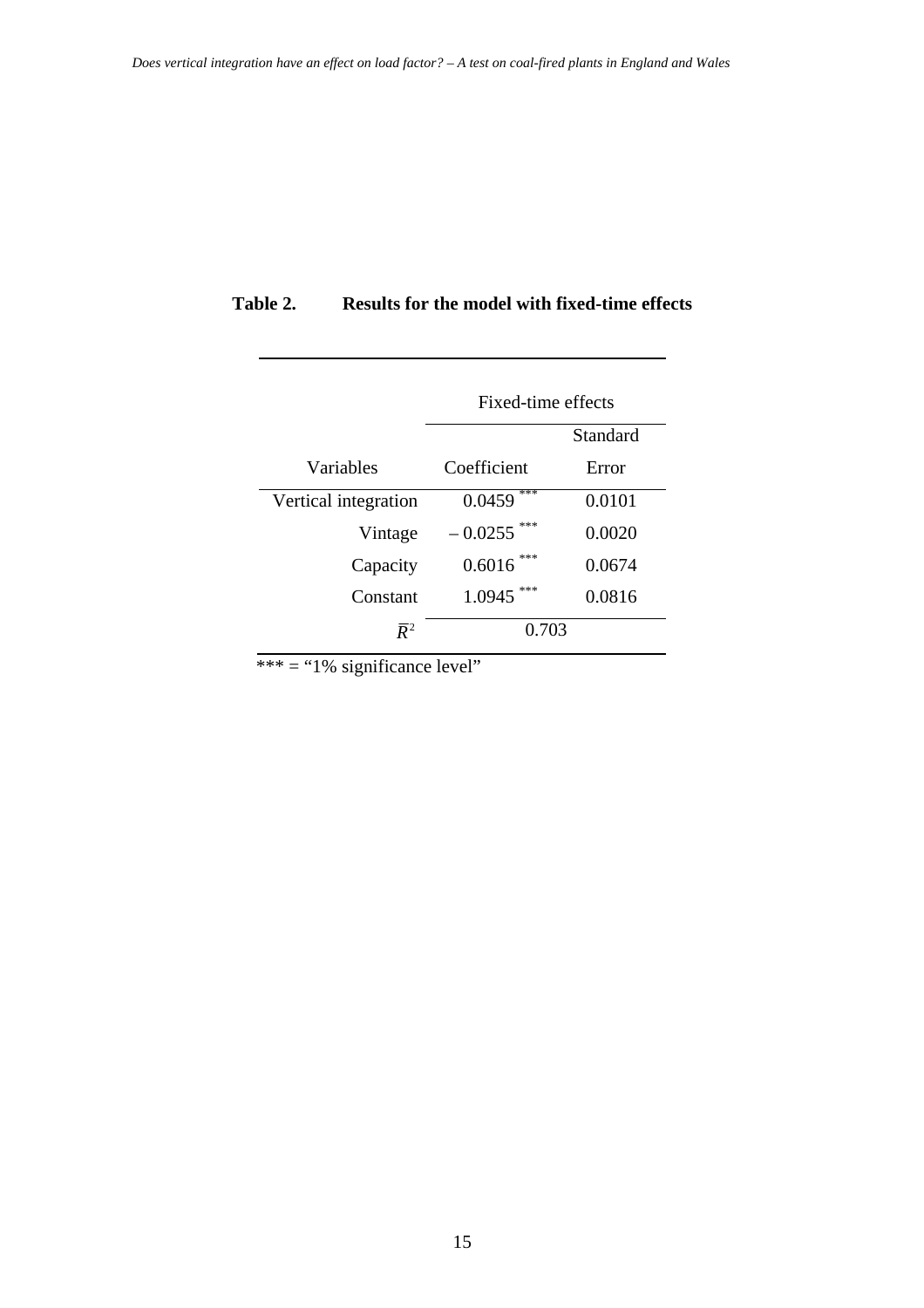|                           | Unrestricted                     |        | Restricted                        |          |
|---------------------------|----------------------------------|--------|-----------------------------------|----------|
|                           | Standard                         |        |                                   | Standard |
| Variables                 | Coefficient                      | Error  | Coefficient                       | error    |
| Vertical integration      | ***<br>0.0615                    | 0.0172 |                                   |          |
| Peak                      | ***<br>0.2232                    | 0.0187 | ***<br>0.2034                     | 0.0133   |
| Vertical integration×Peak | $-0.0395$ <sup>*</sup>           | 0.0264 |                                   |          |
| Vintage                   | $-0.0255$ ***                    | 0.0028 | $-0.0243$                         | 0.0028   |
| Capacity                  | $0.6016$ ***                     | 0.0916 | ***<br>0.5191                     | 0.0893   |
| Constant                  | ***<br>1.1728                    | 0.1020 | ***<br>1.1754                     | 0.1030   |
| $\overline{R}^2$          | 0.451                            |        |                                   | 0.437    |
| F-test                    | $79.73 > F_{0.01}(5,474) = 3.05$ |        | $125.41 > F_{0.01}(3,476) = 3.82$ |          |

**Table 3. Results from OLS** 

\*\*\* = "1% significance level", \* = "20%".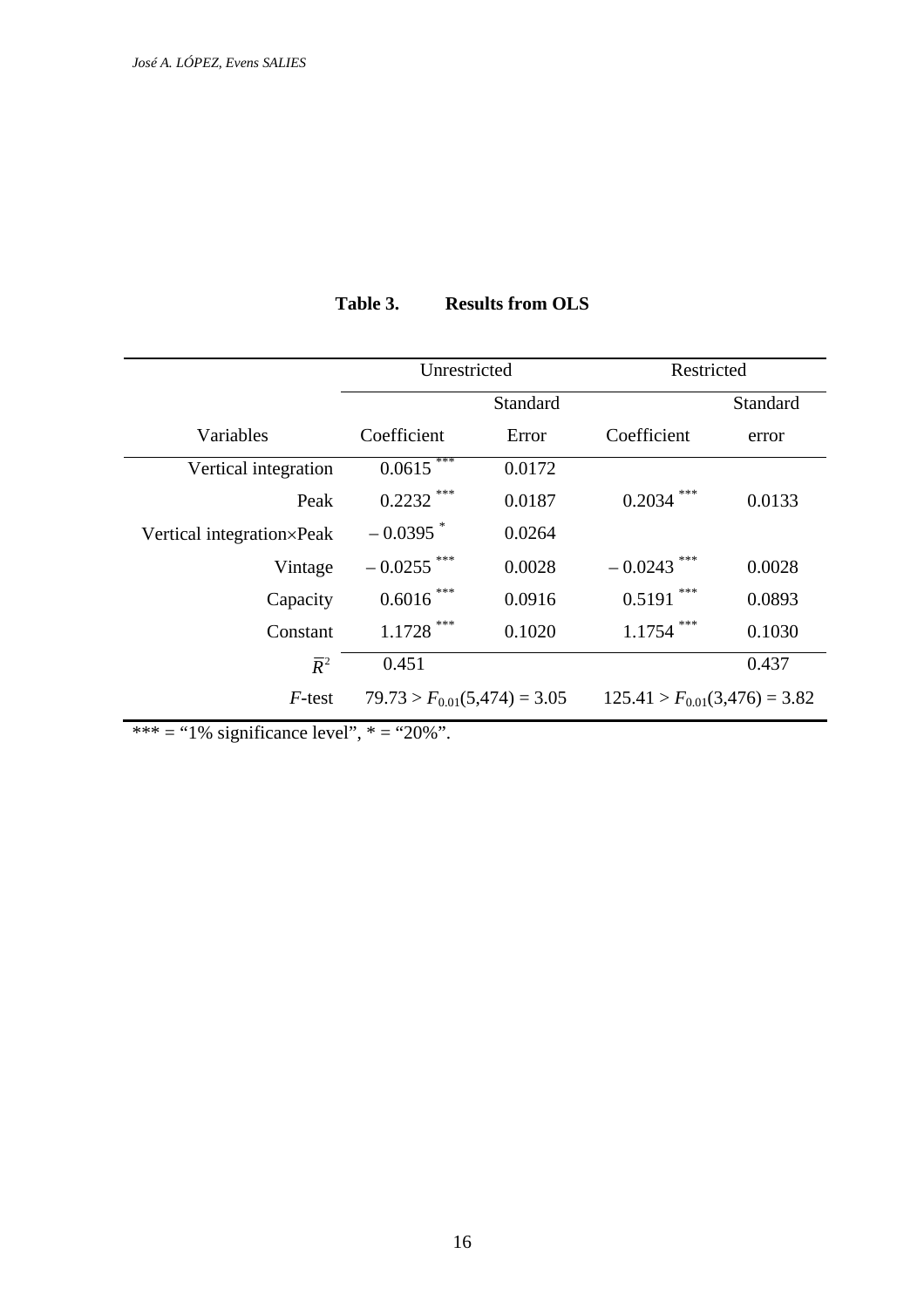## **APPENDIX 2 FIGURES**





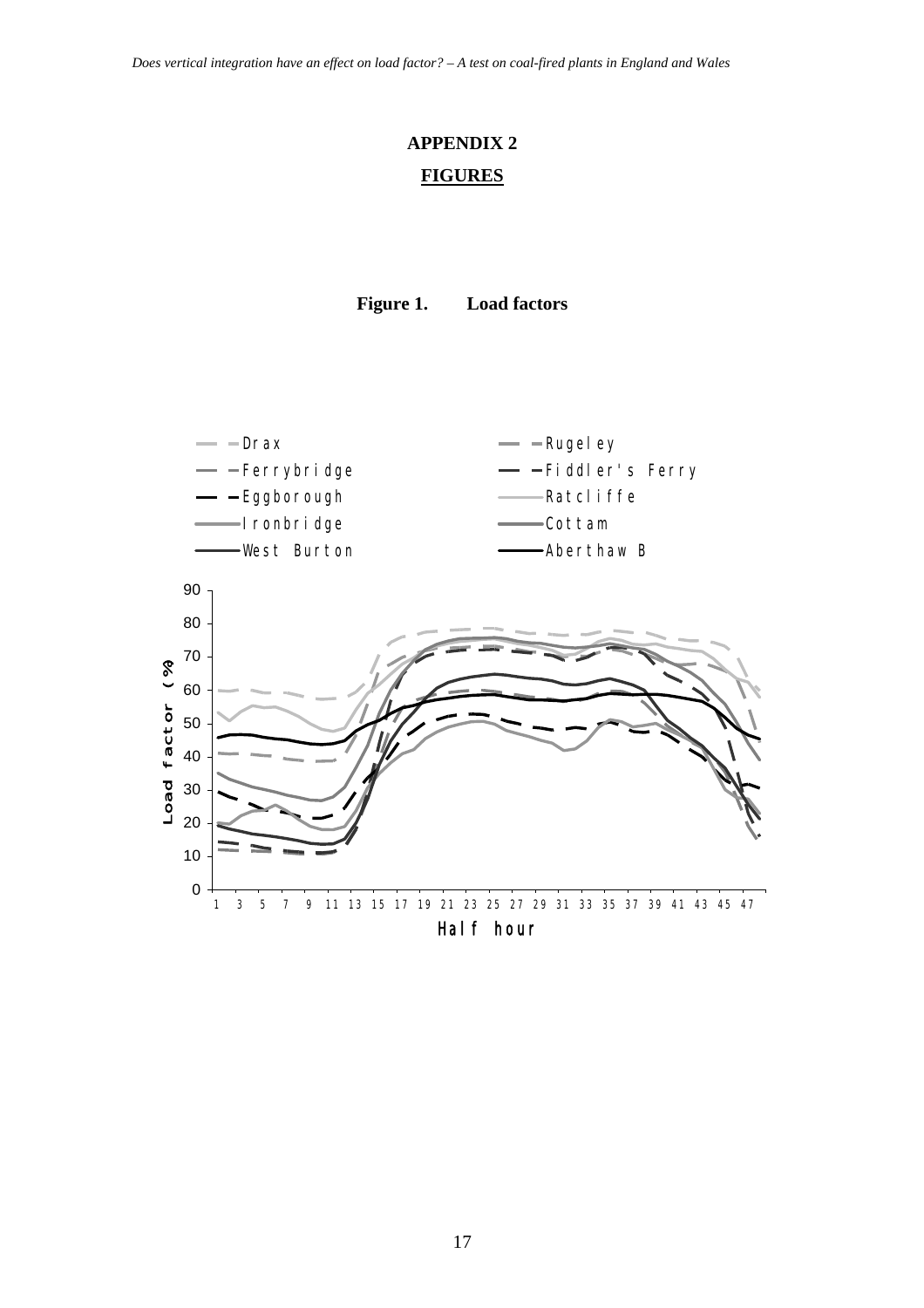## **Figure 2**. **Spread of load factors for independent and integrated generating plants**

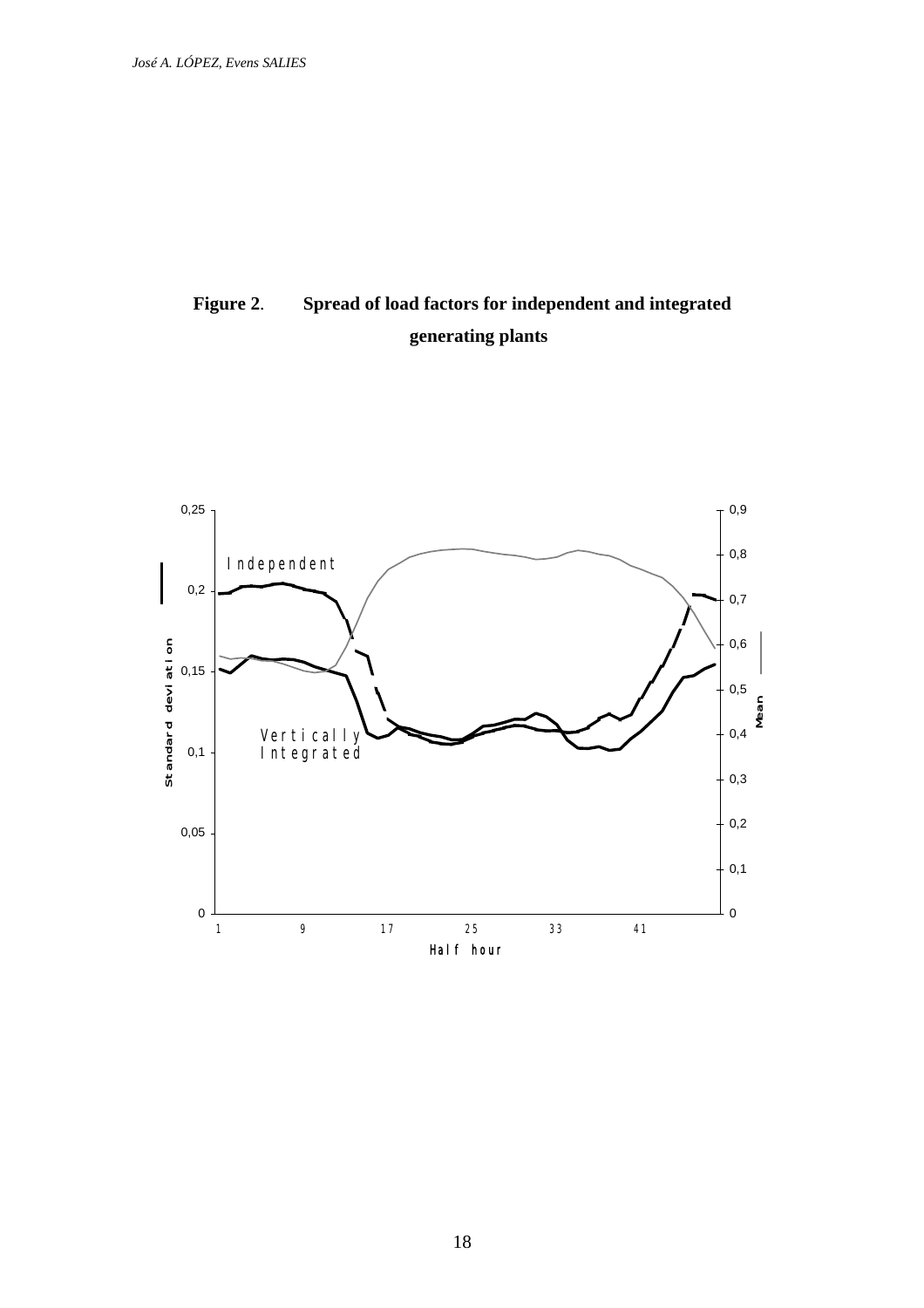## **Figure 3. The frequency distribution of load factors for independent and integrated generating plants**